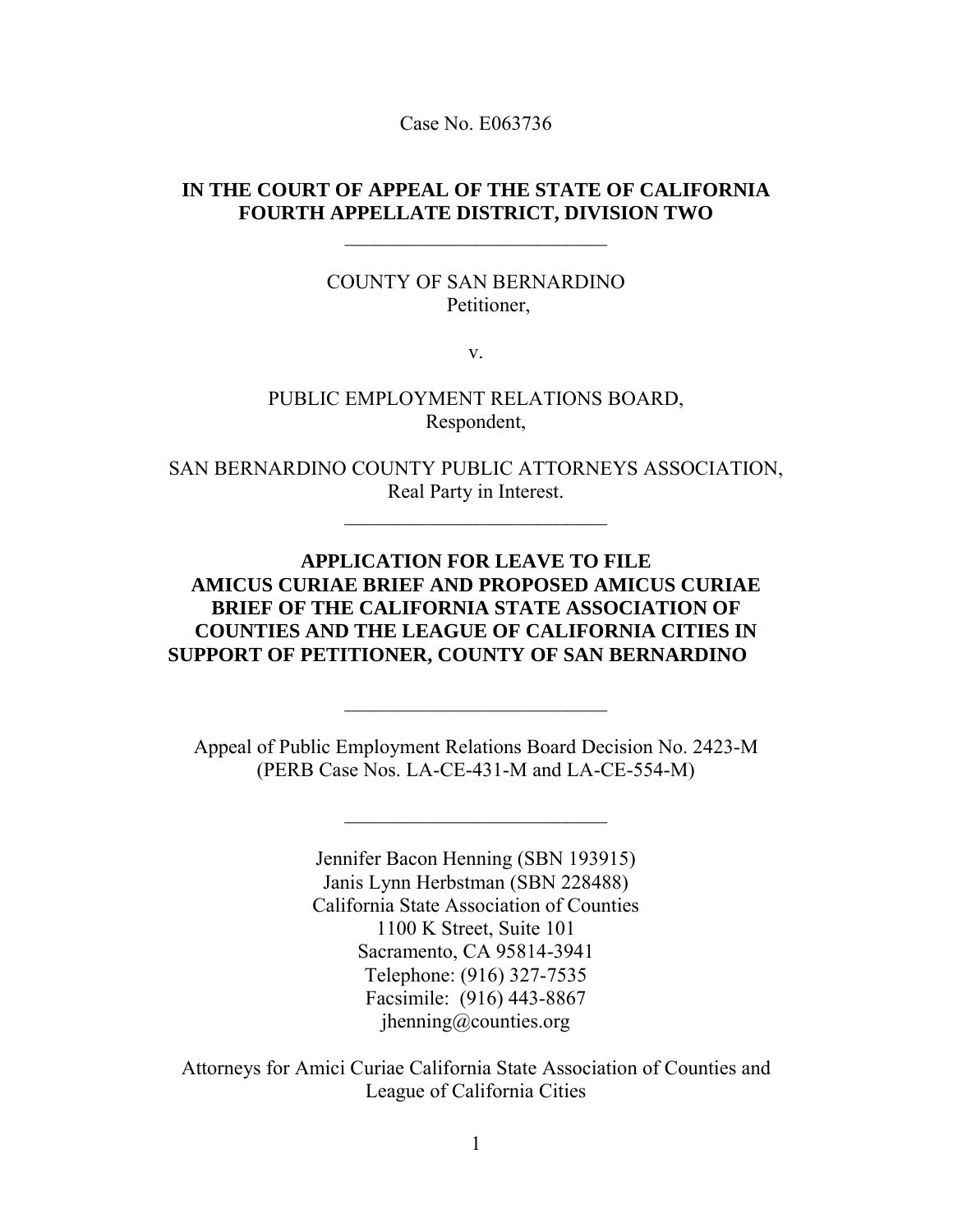The California State Association of Counties (CSAC) and the League of California Cities (League) seek leave to file the attached amicus brief in support of Petitioner, County of San Bernardino.<sup>[1](#page-1-0)</sup>

CSAC is a non-profit organization. The membership consists of 58 California counties. CSAC sponsors a Litigation Coordination Program, which is administered by the County Counsels' Association of California and is overseen by the Litigation Overview Committee, comprised of county counsels throughout the state. The Litigation Overview Committee monitors litigation of concern to counties statewide and has determined that this case is a matter affecting all counties.

The League is an association of 474 California cities dedicated to protecting and restoring local control to provide for the public health, safety, and welfare of their residents, and to enhance the quality of life for all Californians. The League is advised by its Legal Advocacy Committee, which is comprised of 24 city attorneys from all regions of the State. The Committee monitors litigation of concern to municipalities, and identifies those cases that have statewide or nationwide significance. The Committee has identified this case as having such significance.

l

<span id="page-1-0"></span><sup>&</sup>lt;sup>1</sup> No party or counsel for a party authored the attached brief, in whole or in part. No one made a monetary contribution intended to fund the preparation or submission of this brief.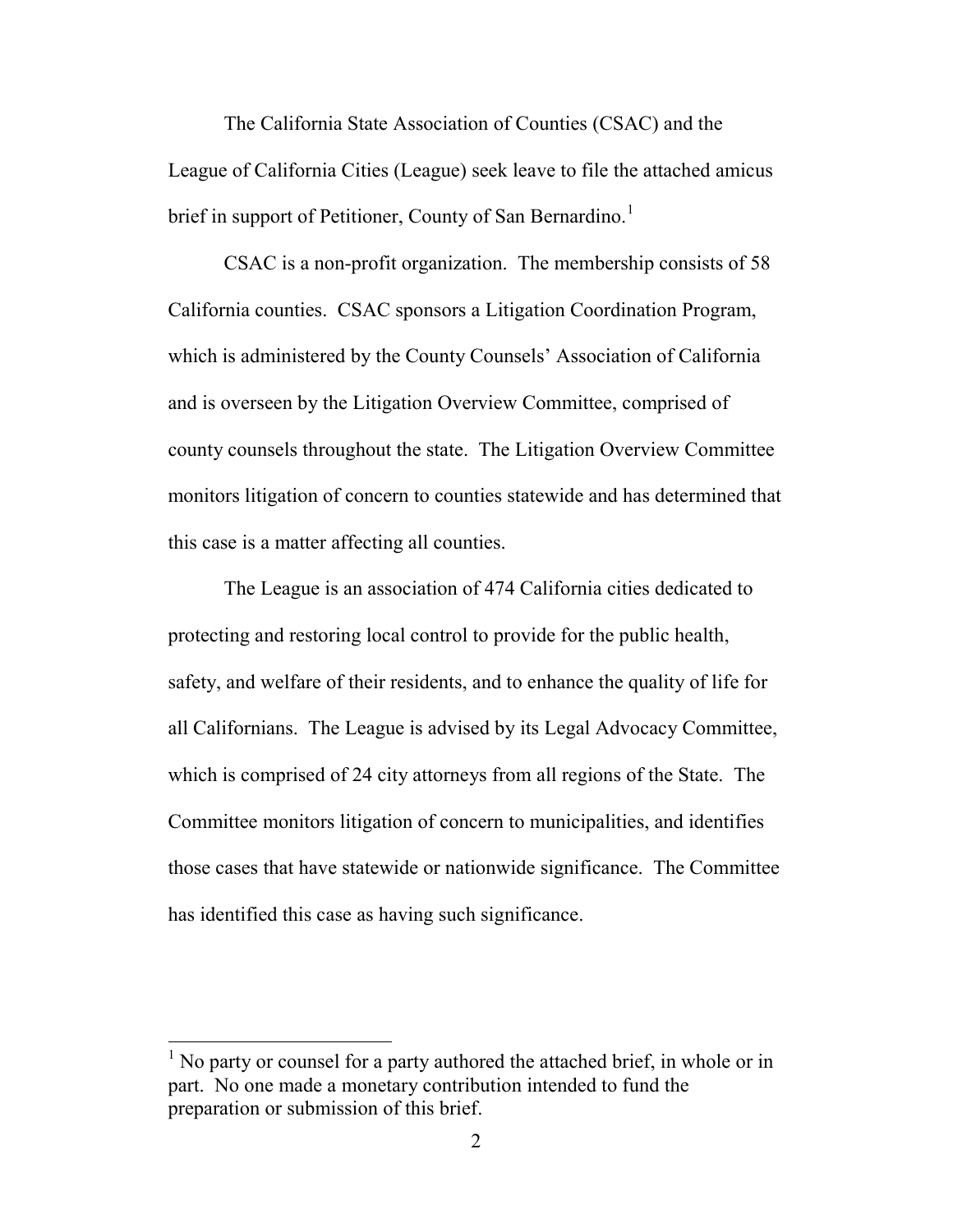CSAC and the League believe the decision of the Public Employment Relations Board (Board), at issue in this case, raises important public policy issues with statewide implications.

First, the Board's interpretation of the collective bargaining agreement between Petitioner and Real Party in Interest is inconsistent with basic principles of contract interpretation. Provisions in a contract should not be interpreted in a manner that is contrary to existing law. Here, the Board failed to find that representation of public defenders by district attorneys is contrary to state law. Instead, in place of essential and wellestablished disciplinary practices, the Board is forcing a public employer to accept limiting and impractical alternatives that were never contemplated by the parties.

Second, the Board's decision does not properly balance the operational needs of employers with the rights of employees. Instead the decision interferes with the duties and obligations of public officials by impeding an employer's ability to secure an accounting of an employee's work performance.

 Amici have reviewed the briefing submitted by both parties in this matter. The proposed amicus brief does not duplicate the arguments, but is intended to assist this court in deciding the matter by providing additional arguments that focus on the statewide implications of the Board's decision. It is our view that the Board's decision should be overturned.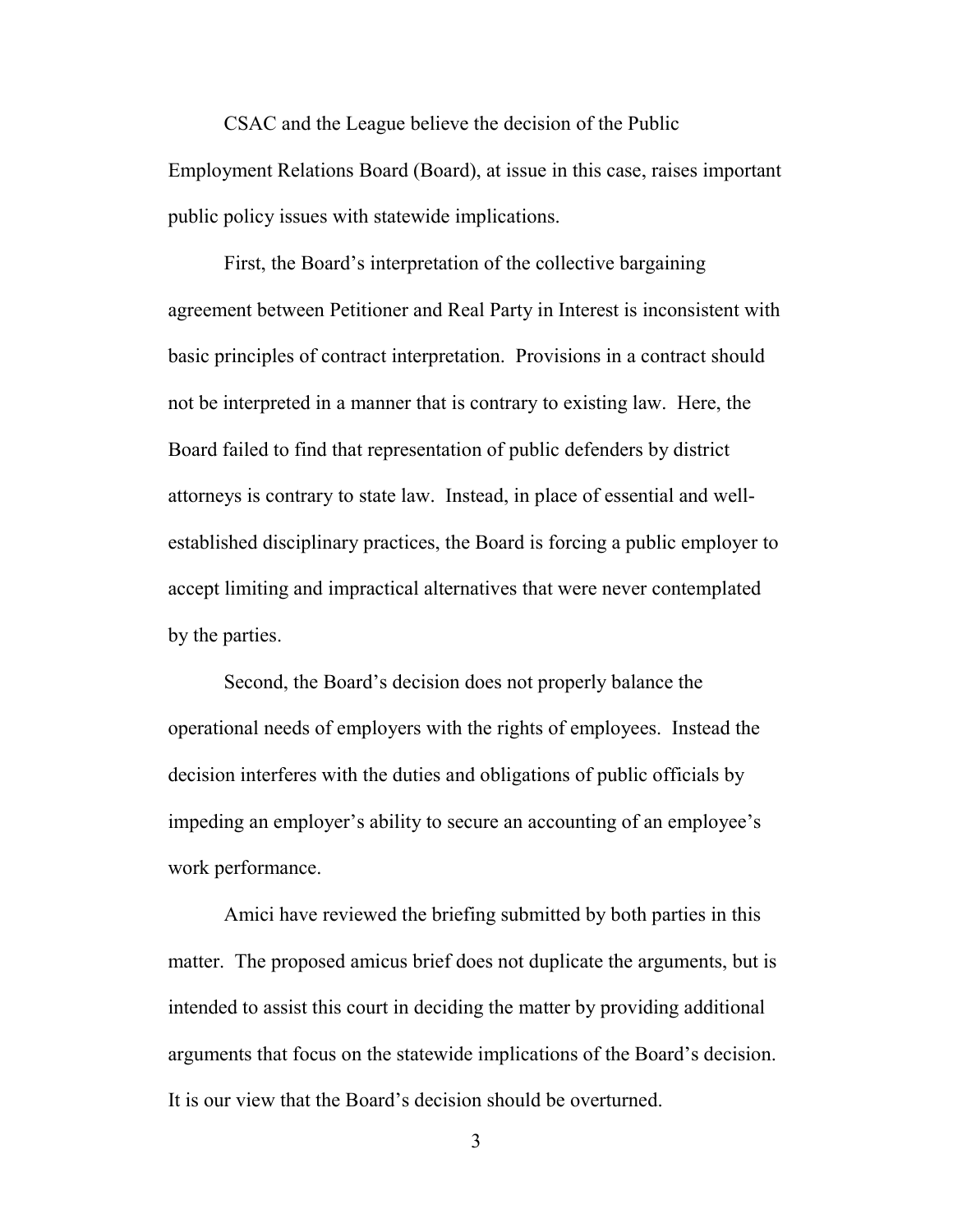Dated: Respectfully submitted,

 $\frac{1}{2}$  ,  $\frac{1}{2}$  ,  $\frac{1}{2}$  ,  $\frac{1}{2}$  ,  $\frac{1}{2}$  ,  $\frac{1}{2}$  ,  $\frac{1}{2}$  ,  $\frac{1}{2}$  ,  $\frac{1}{2}$  ,  $\frac{1}{2}$  ,  $\frac{1}{2}$  ,  $\frac{1}{2}$  ,  $\frac{1}{2}$  ,  $\frac{1}{2}$  ,  $\frac{1}{2}$  ,  $\frac{1}{2}$  ,  $\frac{1}{2}$  ,  $\frac{1}{2}$  ,  $\frac{1$ 

By:

## JENNIFER BACON HENNING

 Attorney for Amici Curiae California State Association of Counties and League of California Cities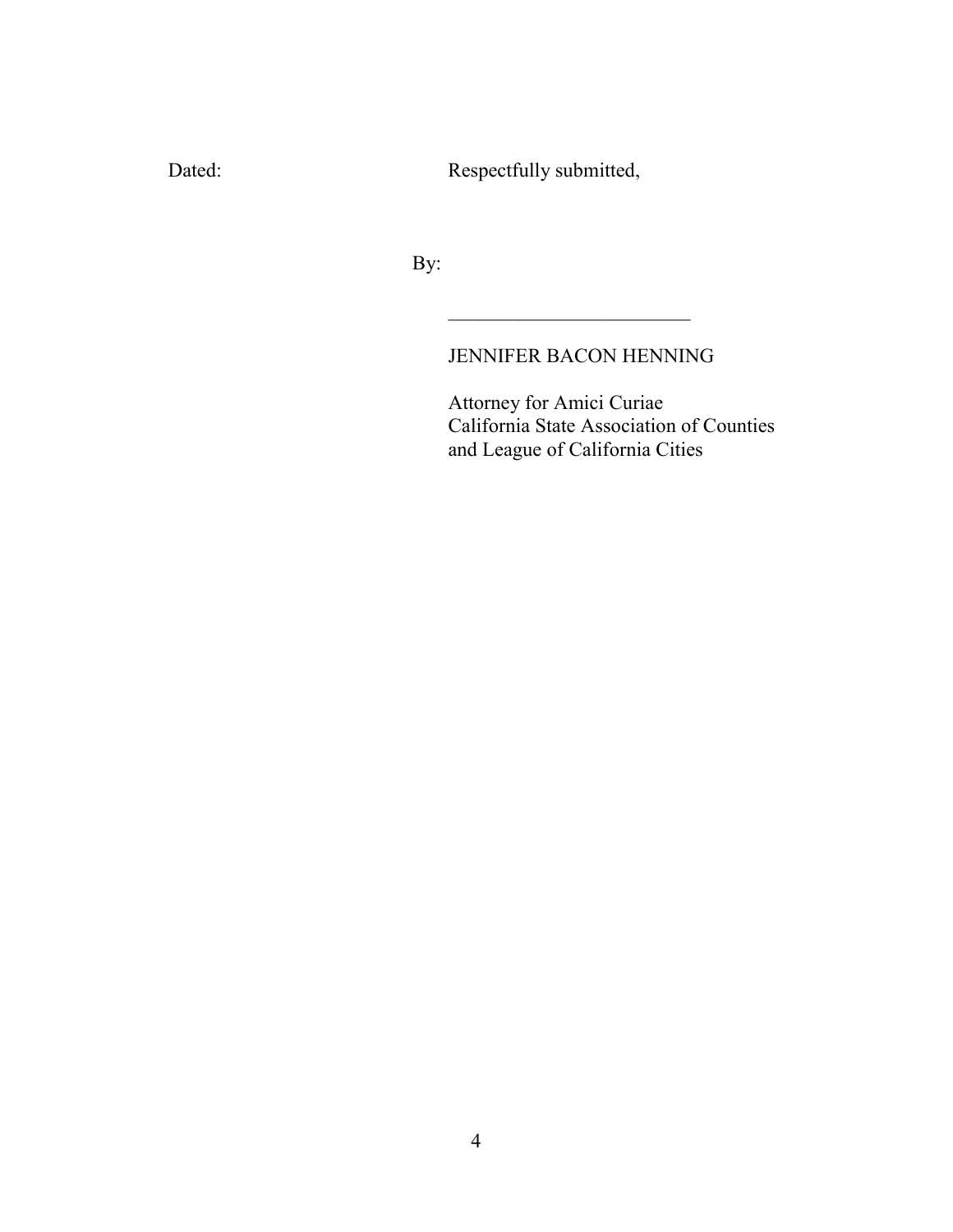Case No. E063736

#### **IN THE COURT OF APPEAL OF THE STATE OF CALIFORNIA FOURTH APPELLATE DISTRICT, DIVISION TWO**

 $\_$ 

#### COUNTY OF SAN BERNARDINO Petitioner,

v.

#### PUBLIC EMPLOYMENT RELATIONS BOARD, Respondent,

SAN BERNARDINO COUNTY PUBLIC ATTORNEYS ASSOCIATION, Real Party in Interest.

\_\_\_\_\_\_\_\_\_\_\_\_\_\_\_\_\_\_\_\_\_\_\_\_\_

## **[PROPOSED] AMICUS CURIAE BRIEF OF THE CALIFORNIA STATE ASSOCIATION OF COUNTIES AND THE LEAGUE OF CALIFORNIA CITIES IN SUPPORT OF PETITIONER, COUNTY OF SAN BERNARDINO**

Appeal of Public Employment Relations Board Decision No. 2423-M (PERB Case Nos. LA-CE-431-M and LA-CE-554-M)

\_\_\_\_\_\_\_\_\_\_\_\_\_\_\_\_\_\_\_\_\_\_\_\_\_\_

 $\mathcal{L}_\text{max}$  , where  $\mathcal{L}_\text{max}$ 

Jennifer Bacon Henning (SBN 193915) Janis Lynn Herbstman (SBN 228488) California State Association of Counties 1100 K Street, Suite 101 Sacramento, CA 95814-3941 Telephone: (916) 327-7535 Facsimile: (916) 443-8867 jhenning@counties.org

Attorneys for Amici Curiae California State Association of Counties and League of California Cities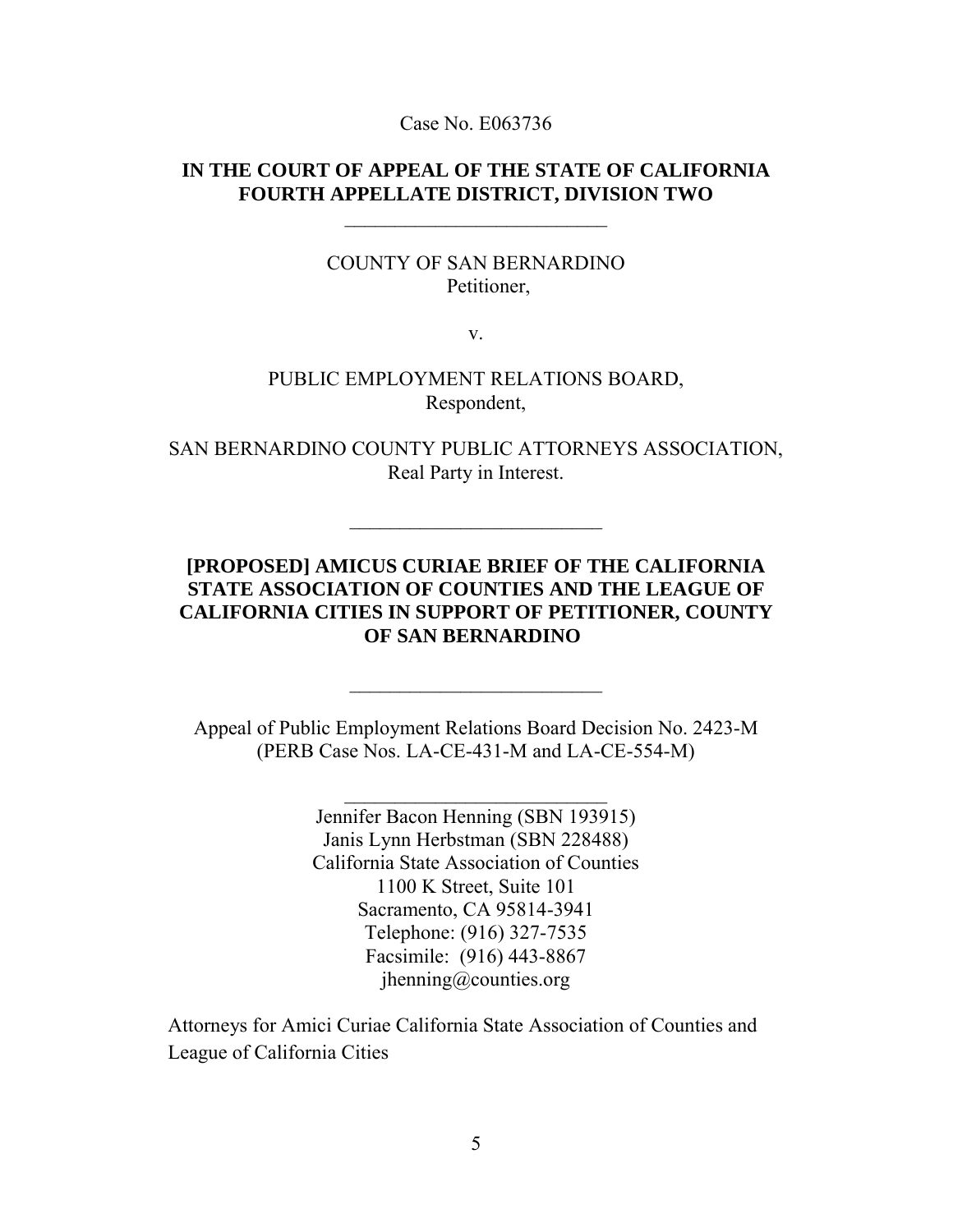## **TABLE OF CONTENTS**

| A. The Board's Interpretation of the Agreement is Clearly Erroneous<br>Because it Conflicts with Well-Established Rules of Contract                 |
|-----------------------------------------------------------------------------------------------------------------------------------------------------|
| 1. The Board's interpretation of the contract is contrary to state law. .14                                                                         |
| 2. The Board's interpretation does not effect the intent of the parties<br>because the County did not intend to authorize deputy district attorneys |
| B. The Board's Decision is Contrary to Public Policy and Unworkable for                                                                             |
| 1. The Board's decision fails to balance the interests of the parties,<br>resulting in the Public Defender's inability to discipline her staff21    |
| 2. Canceling interviews altogether threatens effective management of<br>public employees and local resources by failing to consider the interests   |
|                                                                                                                                                     |
|                                                                                                                                                     |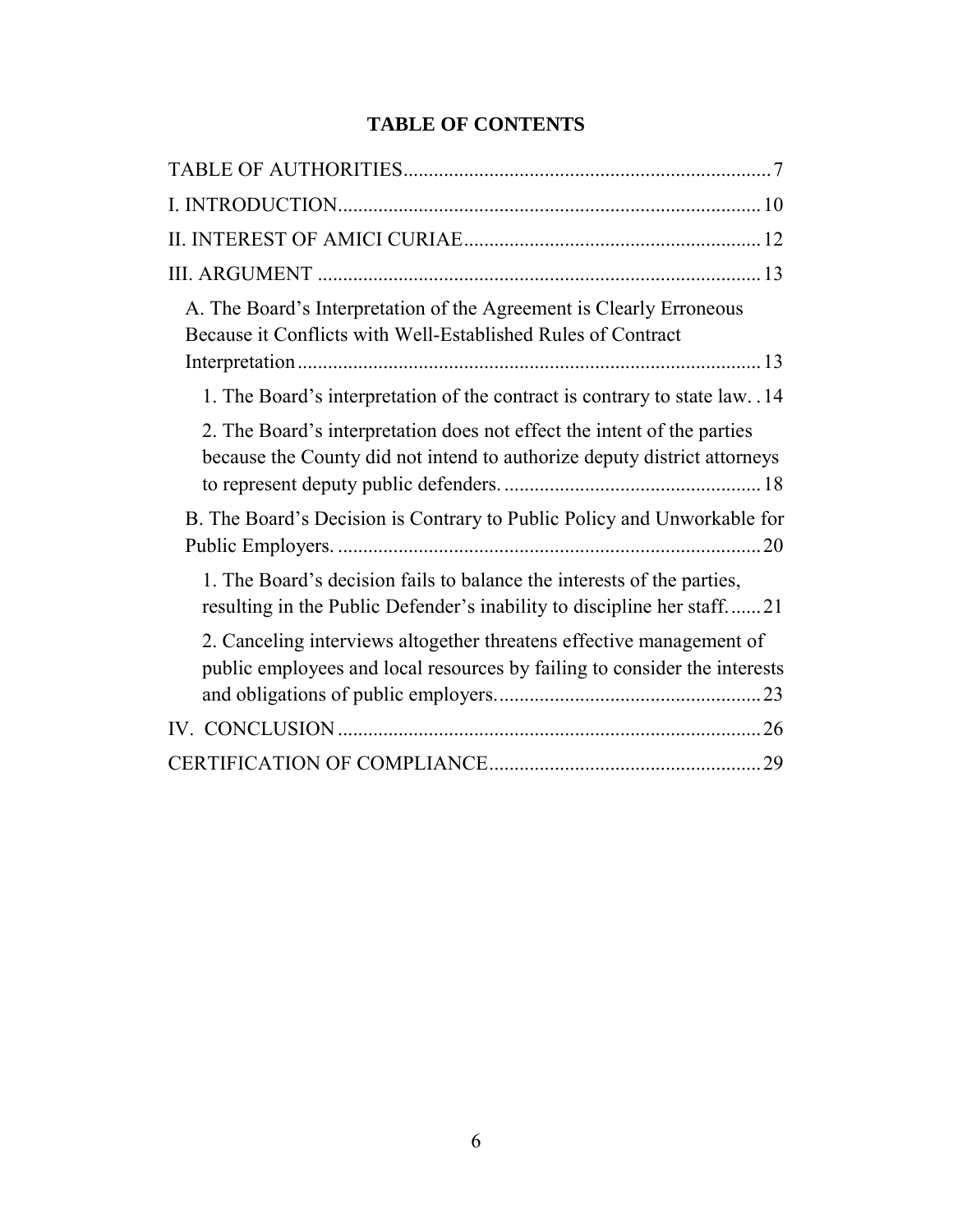## **TABLE OF AUTHORITIES**

| <b>Cases</b>                                                            |
|-------------------------------------------------------------------------|
| Bostean v. Los Angeles Unified School Dist.                             |
| California Fair Employment & Housing Com. v. Gemini Aluminum Corp.      |
| California State Employees' Assn. v. Public Employment Relations Board  |
| Department of Transportation v. State Personnel Bd. (2009) 178          |
| Estate of Jerry A. Amaro v. City of Oakland, 2010 U.S.Dist.LEXIS 15573  |
|                                                                         |
| Marin Storage & Trucking, Inc. v. Benco Contracting & Engineering, Inc. |
|                                                                         |
| Mendoza v. Western Medical Center Santa Ana (2014) 222 Cal.App.4th      |
| Northrop Grumman Corp. v. Workers' Comp. Appeals Bd. (2002) 103         |
| Public Employees Assn. v. Board of Supervisors (1985) 167 Cal.App.3d    |
| Santa Clara County Counsel Attys. Assn. v. Woodside                     |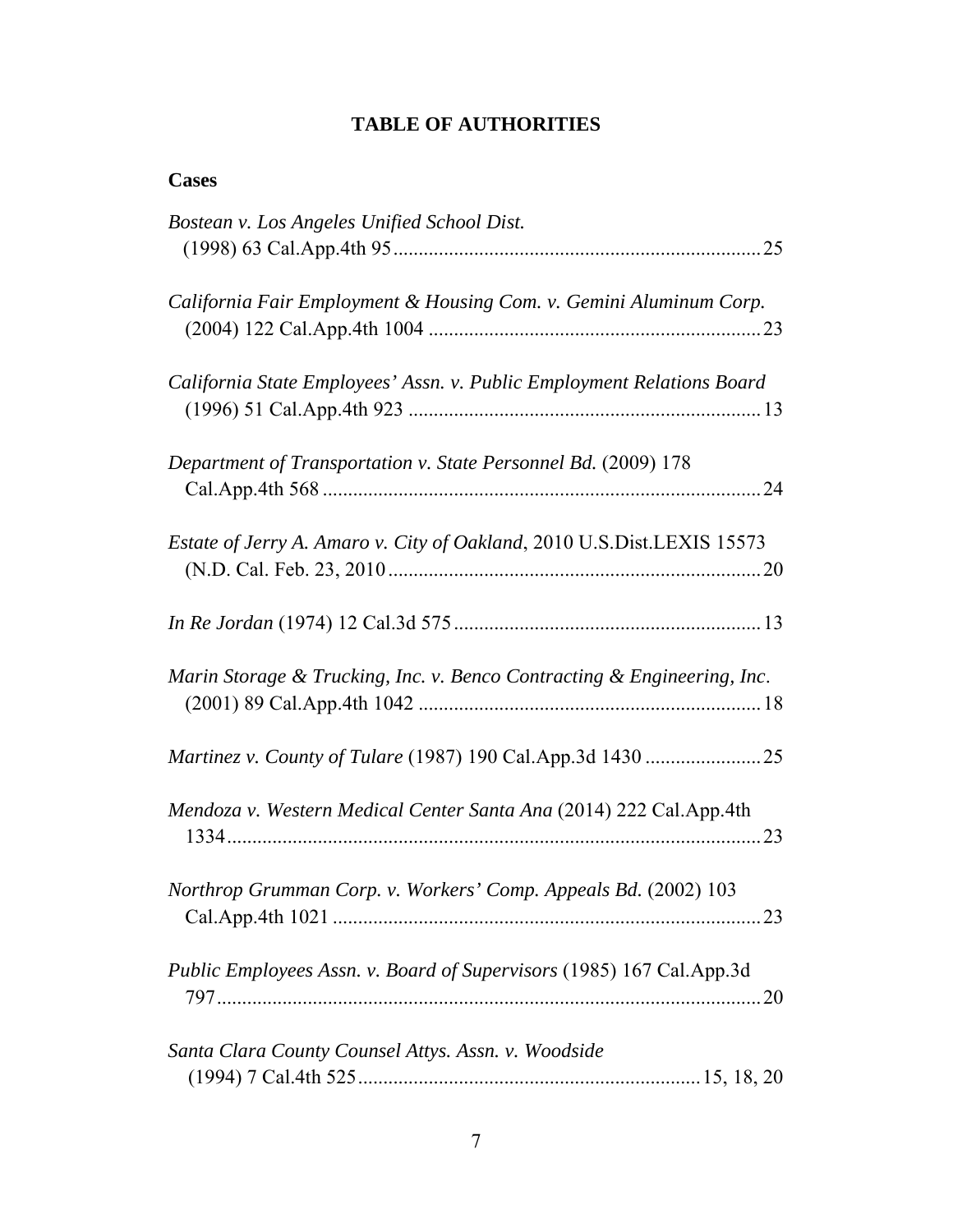| <i>Spielbauer v. County of Santa Clara (2009) 45 Cal.4th 704 </i> |    |
|-------------------------------------------------------------------|----|
| Townsel v. San Diego Metropolitan Transit Development Bd.         | 22 |
| Wellpoint Health Networks, Inc. v. Superior Court                 | 23 |

# **Statutes**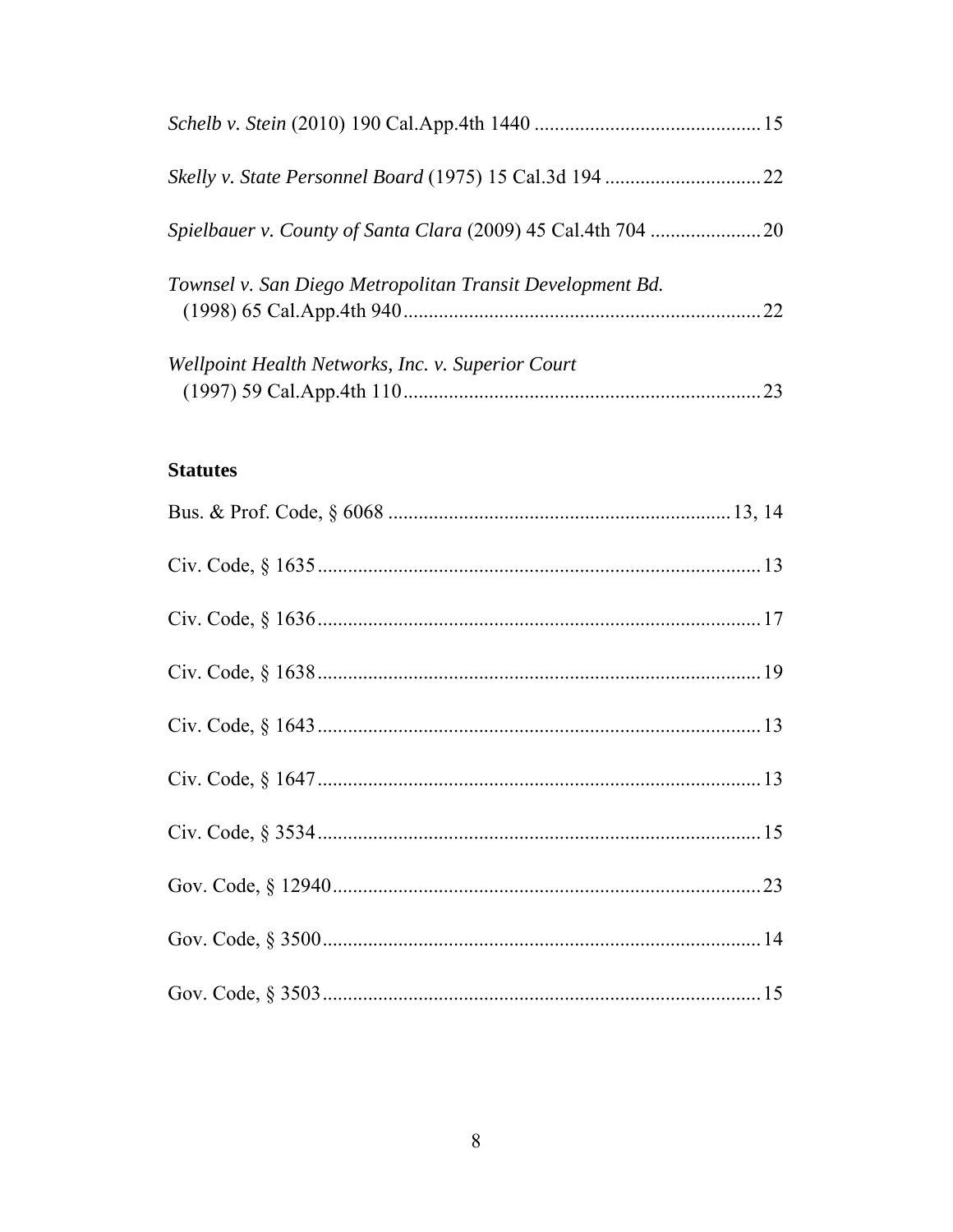## **Other Authorities**

| San Bernardino County Public Attorneys Association v. County of San        |  |
|----------------------------------------------------------------------------|--|
| <i>Bernardino (Office of the Public Defender)</i> (2015) PERB Decision No. |  |
|                                                                            |  |

## **Rules**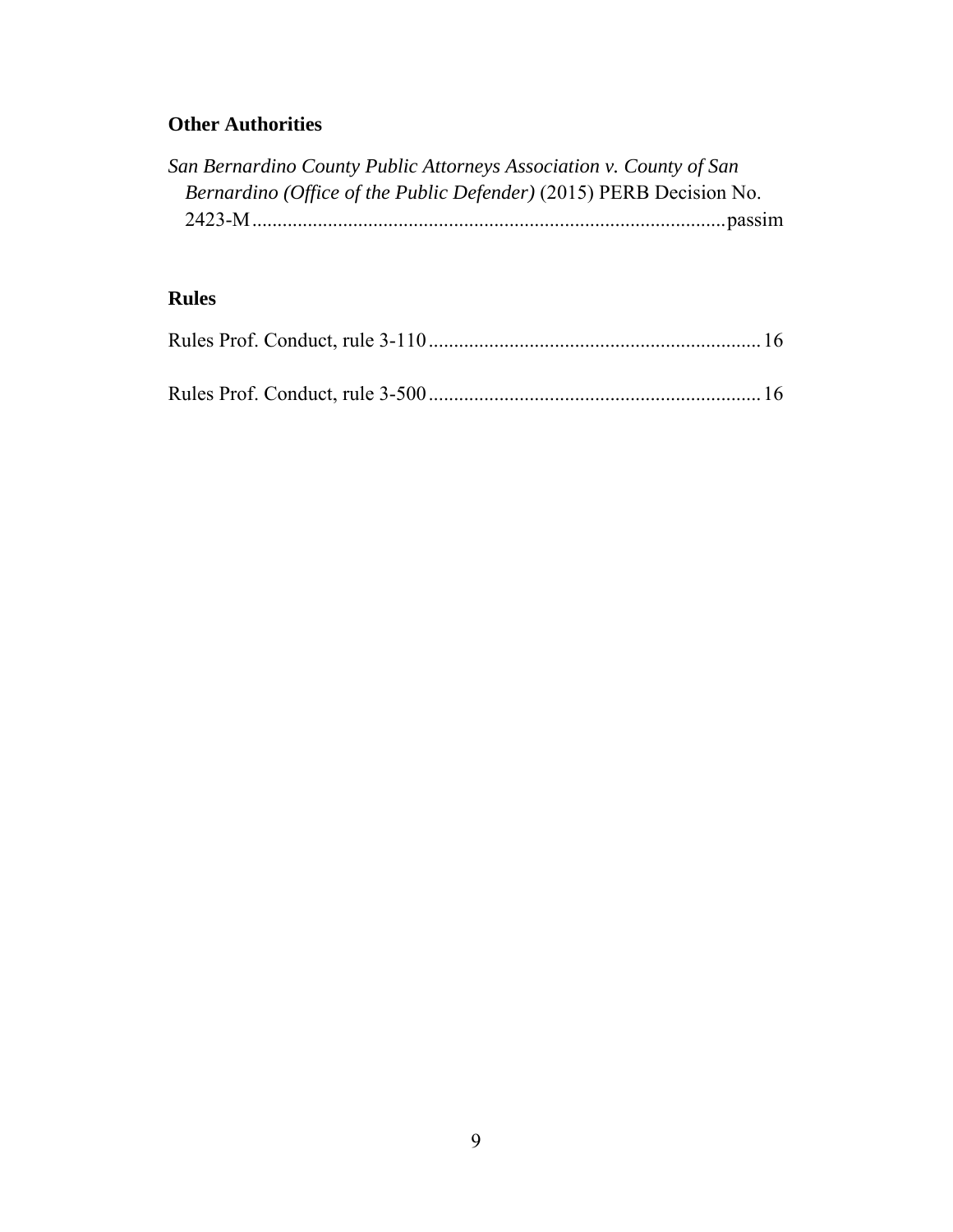#### **I. INTRODUCTION**

The decision of the Public Employment Relations Board (Board) in this case is clearly erroneous because it conflicts with well-established rules of contract interpretation and is contrary to public policy. Amici Curiae, the California Association of Counties (CSAC) and League of California Cities (League), therefore respectfully request this court vacate the Board's erroneous decision.

Well-established rules of contract interpretation protect the interests of parties to a contract by giving effect to their intent at the time the contract was executed. It is also well-established that contracts should not be interpreted in a manner that is contrary to state law. Here, Board has interpreted the collective bargaining agreement between the County of San Bernardino (County) and the San Bernardino County Public Attorneys Association (Association) to mean something the parties did not intend. The Board's interpretation also allows the Association to assert rights in violation of state law. By interpreting the provision to allow the Association to select any representative it desires despite legal and ethical concerns, the Board has violated basic rules of contract interpretation, and created uncertainty for parties entering into labor agreements.

 The Board's decision is also contrary to public policy and leads to an unworkable result for public employers. The Board found that the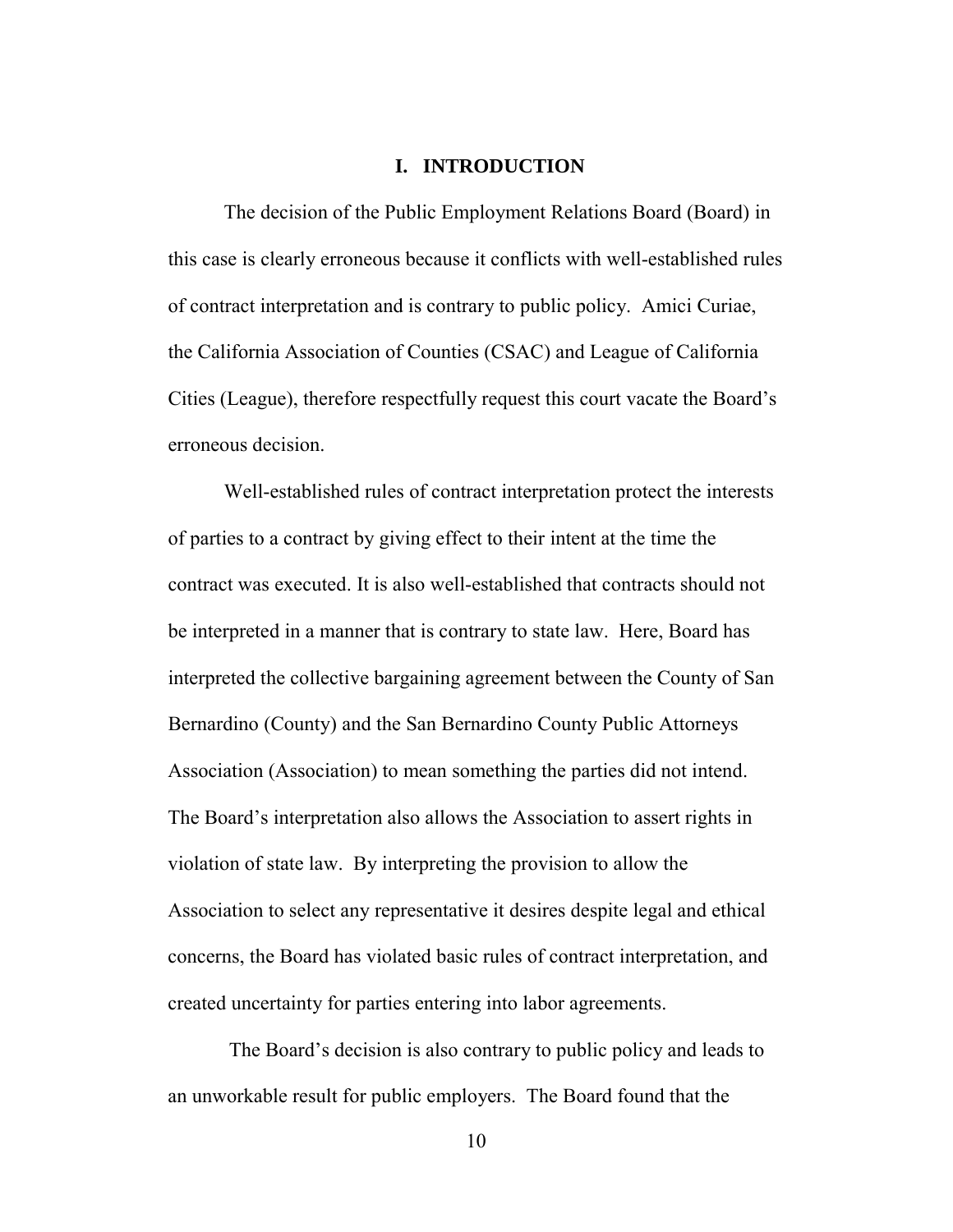Public Defender's policy was justified, and that professional standards of legal practice create an inherent conflict in the representation of public defenders by district attorneys. Nonetheless, the Board determined that the Public Defender acted unreasonably because she failed to establish that she had no alternative courses of action except to meet with employees to discuss performance issues without Association representation. The Board offers three possible "alternatives:" 1) appointment of outside counsel, 2) redaction of confidential information, and 3) canceling the interview. The alternatives are unworkable and fail to alleviate the Public Defender's justifiable ethical concerns. In addition, the third alternative unreasonably interferes with the Public Defender's ability to effectively discipline her staff and her obligations as a supervising attorney and a public official.

Public employers have obligations to their employees, clients, constituents and the general public. To fulfill those obligations, public employers must have the ability to conduct disciplinary interviews of their employees to correct inappropriate behavior. Whether those obligations pertain to protecting their employees from sexual harassment and workplace violence, or protecting their constituents and the general public from incompetent or negligent work or services, the ability to discipline employees when necessary is fundamental to the effective and efficient operation of local governments.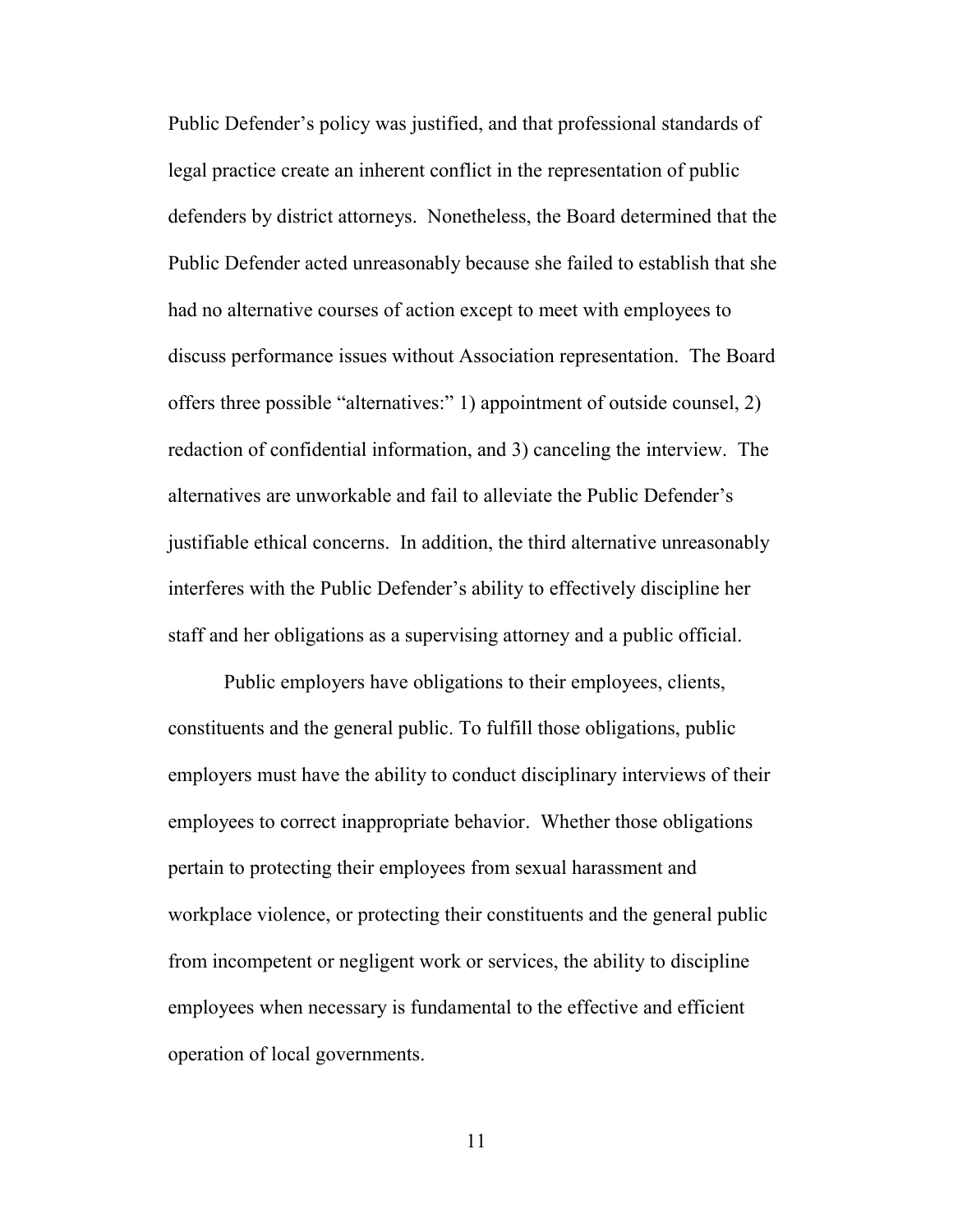#### **II. INTEREST OF AMICI CURIAE**

CSAC is a non-profit corporation. The membership consists of the 58 California counties. CSAC sponsors a Litigation Coordination Program, which is administered by the County Counsels' Association of California and is overseen by the Association's Litigation Overview Committee, comprised of county counsels throughout the state. The Litigation Overview Committee monitors litigation of concern to counties statewide and has determined that this case is a matter affecting all counties.

 The League is an association of 474 California cities dedicated to protecting and restoring local control to provide for the public health, safety, and welfare of their residents, and to enhance the quality of life for all Californians. The League is advised by its Legal Advocacy Committee, which is comprised of 24 city attorneys from all regions of the State. The Committee monitors litigation of concern to municipalities, and identifies those cases that have statewide or nationwide significance. The Committee has identified this case as having such significance.

 Specifically, Amici are concerned that the Board's interpretation of the collective bargaining agreement at issue in this case has broader implications. Collective bargaining agreements are not entered into lightly – most are the result of multiple rounds of negotiation involving give and take between the parties. The Board's interpretation not only fails to effect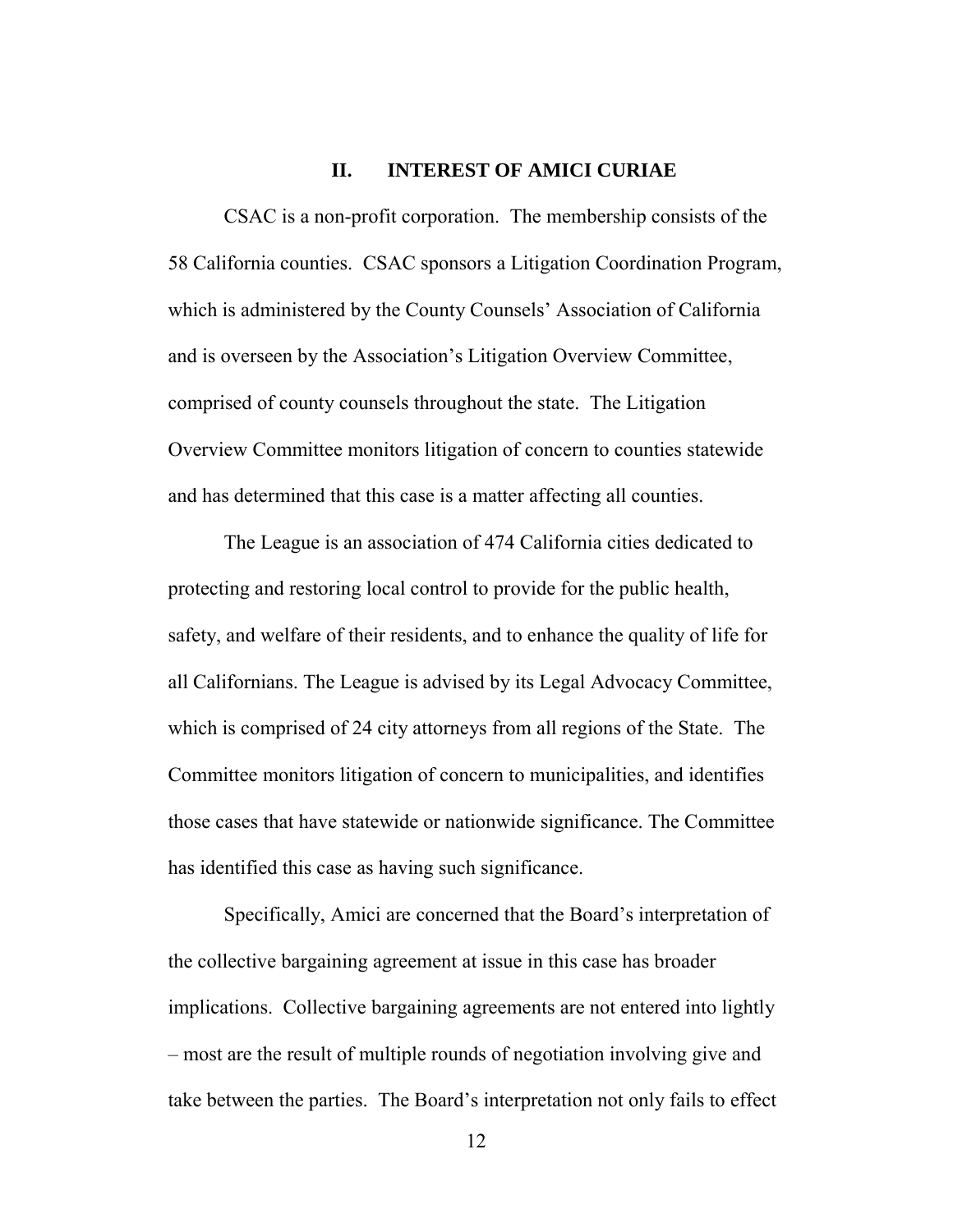the mutual intent of the parties, it also creates an ethical and legal quandary for public employers. Given the Board's finding that there was an inherent conflict with district attorneys representing public defenders, the Board should have read the contract language to avoid conflict with rules pertaining to professional conduct. While public employers, like public employee associations, should be held to the terms they have agreed to in collective bargaining, they should not be forced to accept impractical alternatives that were never contemplated by the parties in labor negotiations.

Amici are also concerned that the Board's decision may have implications for other employment settings, creating new barriers between public employers and their employees. Public employers must be able to make sound, timely and fact-based decisions when disciplining employees and the ability to interview employees is a crucial step in administering fair and effective discipline.

#### **III. ARGUMENT**

### **A. The Board's Interpretation of the Agreement is Clearly Erroneous Because it Conflicts with Well-Established Rules of Contract Interpretation**

While "clearly erroneous" is a high standard to meet, this court must conclude that the Board's interpretation of the contract between the County and the association is clearly erroneous under the governing law of contract construction. (*California State Employees' Assn. v. Public*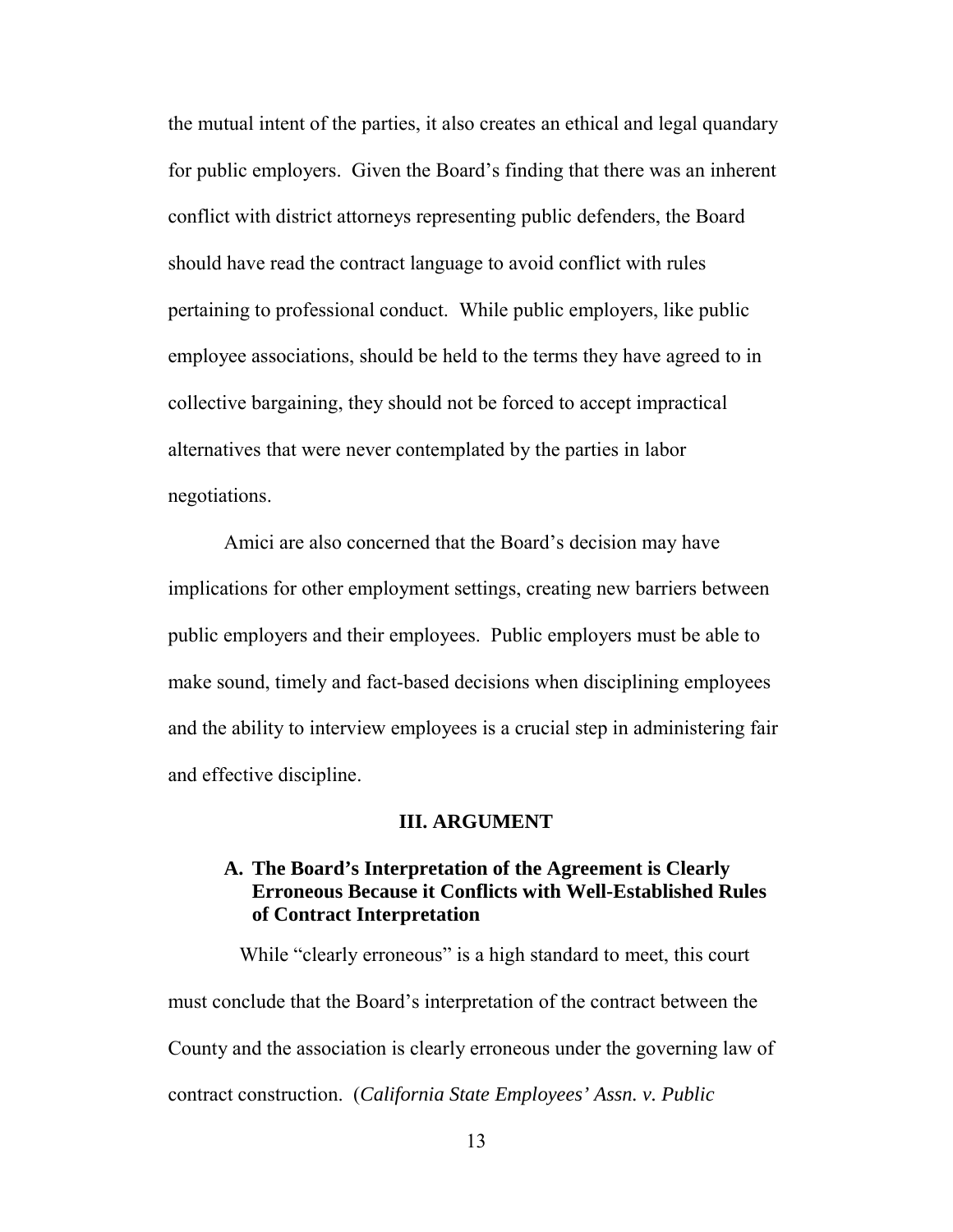*Employment Relations Board* (1996) 51 Cal.App.4th 923, 933, 939 ["To give [a] term a significance not clearly intended or expressed by the parties could wreak havoc, rather than promote harmony, in employer-employee labor relations...".].)

## **1. The Board's interpretation of the contract is contrary to state law.**

 All contracts, whether public or private, are to be interpreted by the same rules. (Civ. Code,  $\S 1635$ .) A contract must receive such an interpretation as will make it lawful, operative, definite, reasonable, and capable of being carried into effect. (Civ. Code, § 1643.) A contract may be explained by reference to the circumstances under which it was made, and the matter to which it relates. (Civ. Code, § 1647.)

 Attorney confidentiality is governed by the Business and Professions Code. Specifically, it is the duty of an attorney "[t]o maintain inviolate the confidence, and at every peril to himself or herself to preserve the secrets, of his or her client." (Bus. & Prof. Code,  $\S$  6068, subd. (e)(1). (Section 6068).) An attorney's duty to preserve the confidentiality of client information involves "public policies of paramount importance." (*In Re Jordan* (1974) 12 Cal.3d 575, 580.)

 Contrary to the rules of statutory construction stated above, the Board adopted an interpretation of the agreement between the parties that would allow a deputy district attorney to attend a deputy public defender's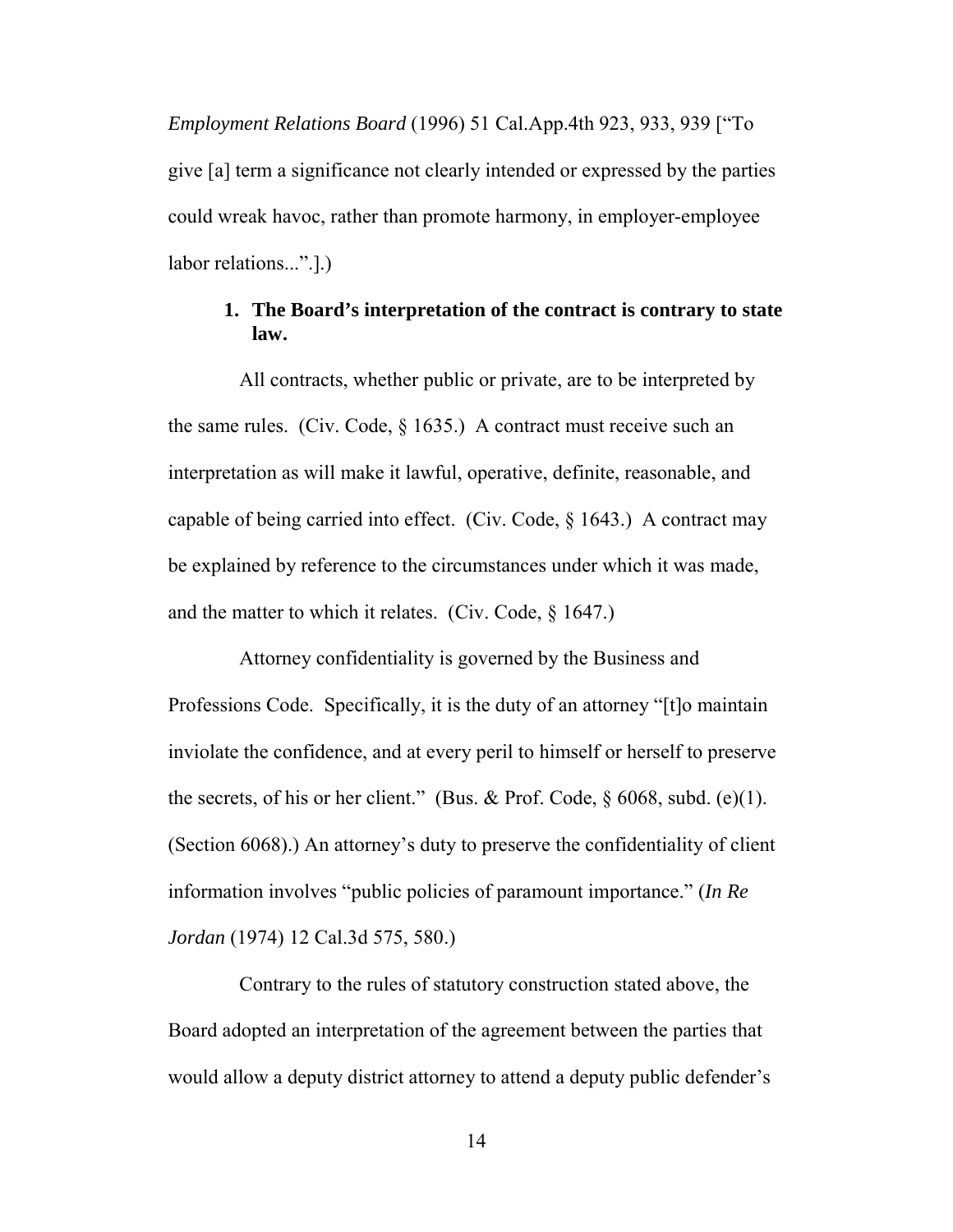disciplinary interview, in violation of Section  $6068$ <sup>[2](#page-14-0)</sup> A disciplinary interview regarding a public defender's work performance must, by definition, include some discussion of the public defender's work. Public Defenders represent criminal defendants. That is their job, all of the time. In contrast, a district attorney prosecutes criminal defendants. In the Board's words:

The Public Defender's justifications for its policy are all based on the inherent adversarial relationship between the interests of the client of the DA (the state) and the clients of the Public Defender – one seeks to prosecute alleged criminal conduct, and the other is dedicated to defending against such prosecution.

(*San Bernardino County Public Attorneys Association v. County of San Bernardino (Office of the Public Defender)* (2015) PERB Decision No. 2423-M, pp. 39-40 ("PERB Decision".) The Board erred when it interpreted the agreement to permit the Association select representatives, but it is not permitted to select representatives that, by simply being in the room, result in violations of state law.

The Board argues that the Meyers-Milias-Brown Act (MMBA)

(Gov. Code, § 3500 et seq.), provides the Association with a right to

represent its members in this manner independent from the labor agreement

l

<span id="page-14-0"></span><sup>2</sup> The language at issue is cited in Respondent's Brief, pp. 18-19.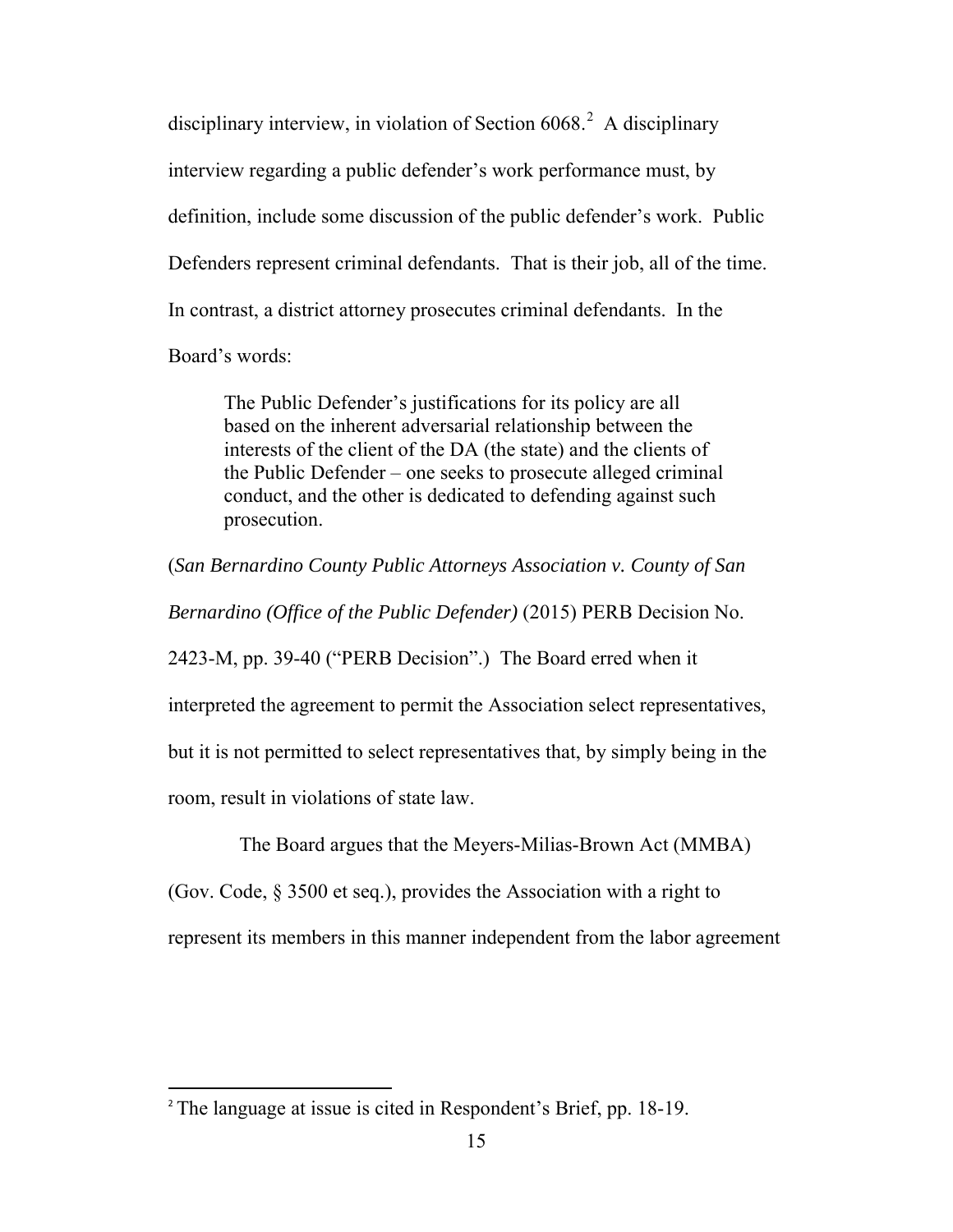at issue. (PERB Decision, p. 5[3](#page-15-0).)<sup>3</sup> The MMBA, however, does not provide an unfettered right of representation at the expense of upholding other laws. (See Civ. Code, § 3534 [particular expressions qualify those which are general]; *Schelb v. Stein* [\(2010\) 190 Cal.App.4th 1440, 1448 \[](http://www.lexis.com/research/xlink?app=00075&view=full&searchtype=le&search=190+Cal.+App.+4th+1440%2520at%25201448)"[A] specific statutory provision relating to a particular subject controls over a more general provision."].) The law governing attorney confidentiality should control over the more general provision of the MMBA. (*Santa Clara County Counsel Attys. Assn. v. Woodside* (1994) 7 Cal.4th 525, 553 [MMBA must be exercised in a way that does not violate attorney ethical duties] ("*Woodside*").) Thus, the Association has the right to appoint representatives under the MMBA, but its choice of representatives cannot violate other laws.

 The Board notes that the language in the section at issue did not change in future agreements. (Respond. Brief, pp. 19, 41.) Although the Board does not provide much commentary on this fact, it appears to be mentioned to support the Board's interpretation of the agreement and, purportedly, the County's agreement with that interpretation. A different perspective, and one that is more consistent with the Civil Code sections cited above, is that the County did not need to renegotiate terms based on a flawed interpretation that violates current law and ethical duties.

l

<span id="page-15-0"></span><sup>&</sup>lt;sup>3</sup> Section 3503 of the MMBA provides in part: "Recognized employee" organizations shall have the right to represent their members in their employment relations with public agencies." (Gov. Code, § 3503.)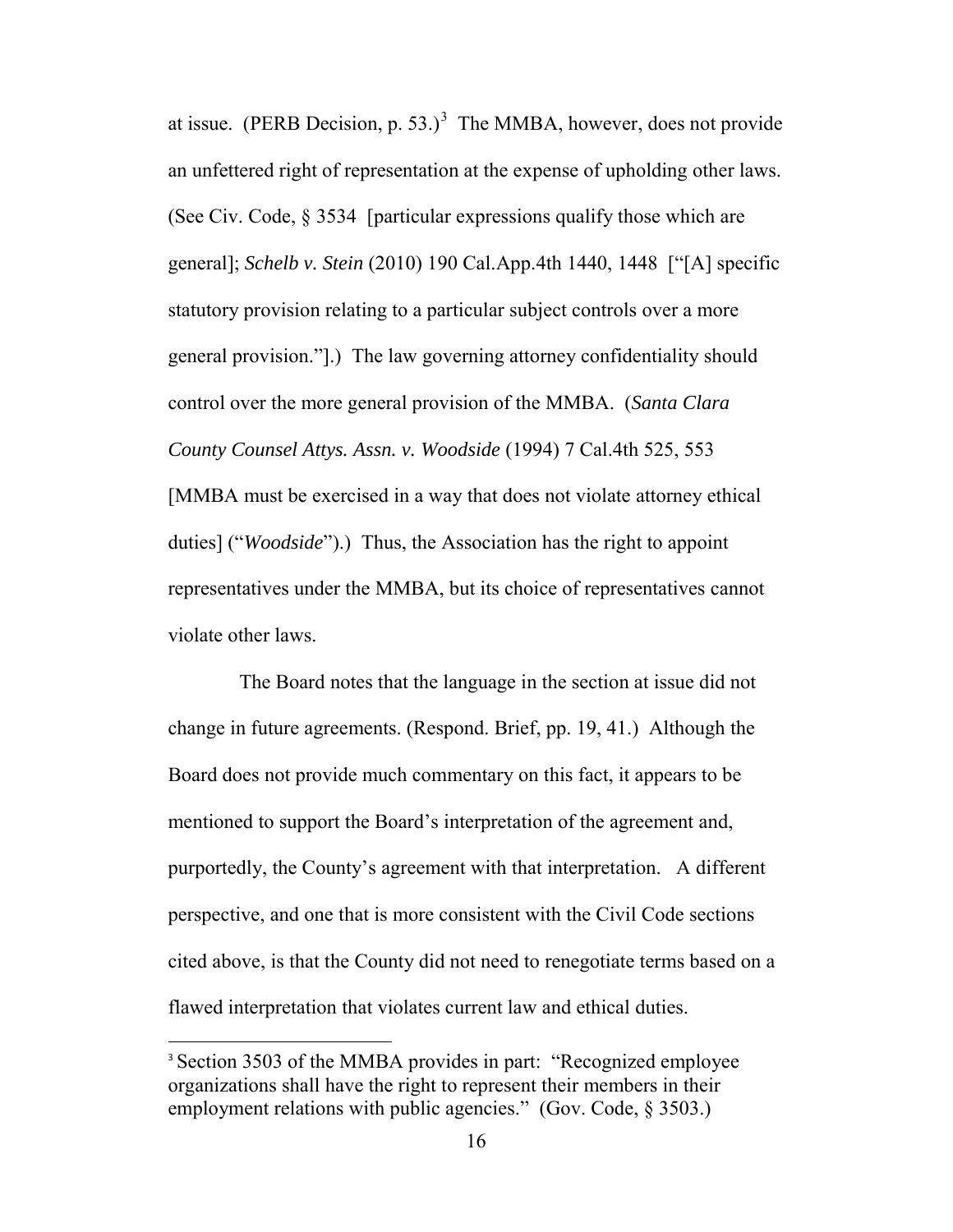The Board contends that it has suggested viable options that would allow district attorneys to lawfully represent public defenders. With all due respect, the Board misses the mark. Each option fails to alleviate the Public Defender's ethical concerns about protecting the interests of the clients her office serves. Redaction works in litigation because the documents already exist. One can review those documents, redact certain content and the documents can be produced without violating any ethical standards. But content is much more difficult to control in an interactive setting, and things stated in an interview cannot be unheard. The Board's suggestion that an outside attorney might be appointed to represent the employee also does not adequately address the conflict between keeping information about the Public Defender's cases in confidence and an outside attorney's duty to keep its client informed. (Rules Prof. Conduct, rule 3-500.) Not interviewing employees interferes with the Public Defender's required supervision of her staff to ensure competent representation for the accused. (Rules Prof. Conduct, rule 3-110.)

 The Board disagrees that work processes constitute work product (PERB Decision, p. 40), but the conflict is "inherent" and present in the core of the work that both the Public Defender and the District Attorney offices perform. What is merely process as opposed to substantive issues? The content and the ethical duties cannot be separated.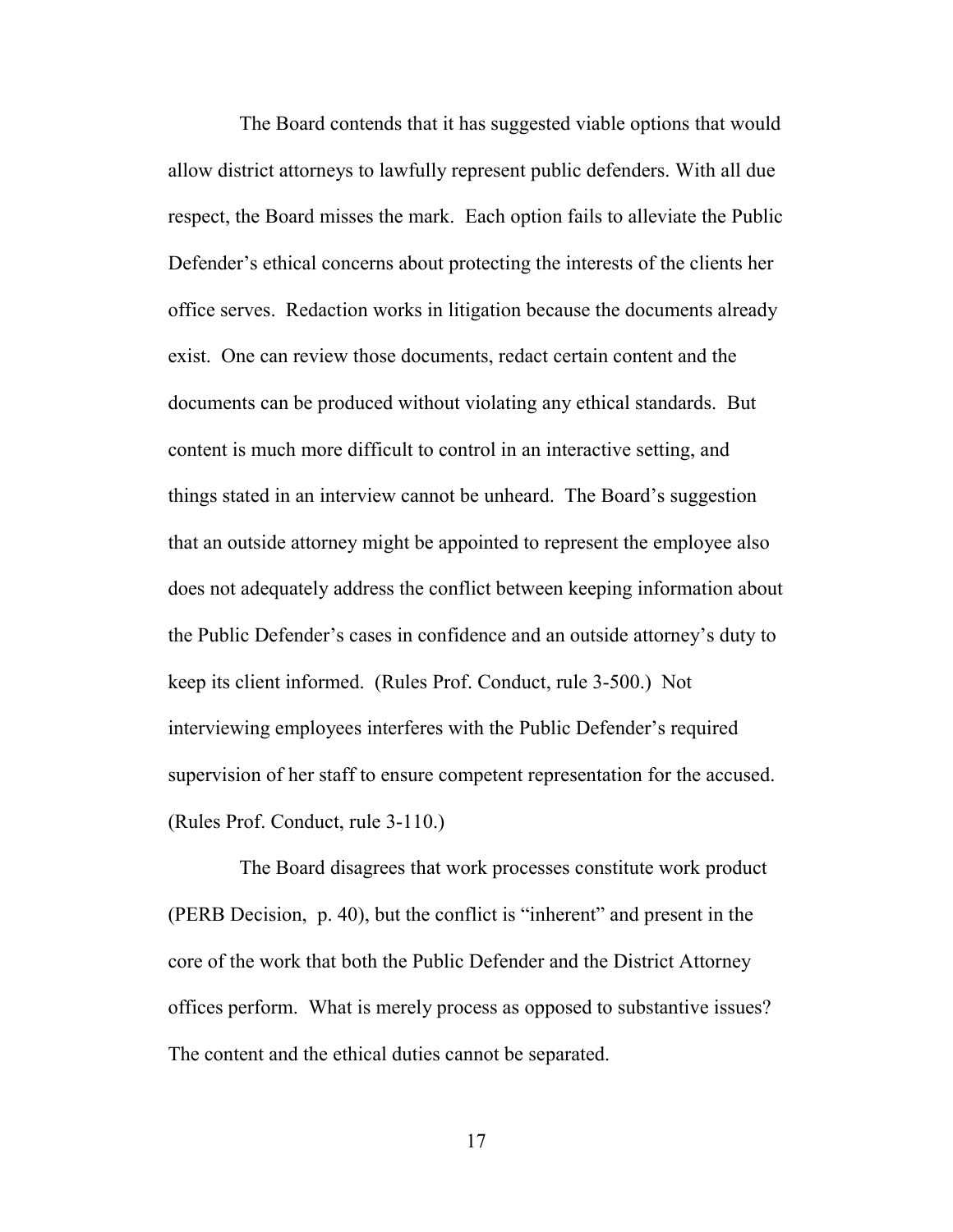### **2. The Board's interpretation does not effect the intent of the parties because the County did not intend to authorize deputy district attorneys to represent deputy public defenders.**

The Board held the County's prohibition against representation of public defenders by district attorneys was destructive of employees' rights to be represented and the Association's right to represent its members. (PERB Decision, p. 37.) But based on the record and established rules of contract interpretation,<sup>[4](#page-17-0)</sup> neither the Association, on behalf of its member employees, nor the Public Defender negotiated the right to appoint a representative that would violate state law or ethical obligations. After the initial agreement between the parties was executed, the Association appointed public defenders to represent other public defenders. (Opening Brief, p. 6, fn. 4.) This dispute arose when public defenders were no longer appointed to represent public defenders.

 The change in policy was the Association's failure to appoint or recruit, whatever the case may be, public defenders to represent other public defenders. (Respond. Brief, p. 18 ["The agreement at issue was effective from June 25, 2005, until June 20, 2008.] and p. 19 ["Between July 2007 and March 2009, the Association's only Authorized Employee Representatives…were DDAs; no deputy DPDs served as representatives

 $\overline{\phantom{a}}$ 

<span id="page-17-0"></span><sup>4</sup> A contract must be so interpreted as to give effect to the mutual intention of the parties as it existed at the time of contracting, so far as the same is ascertainable and lawful. (Civ. Code, § 1636.)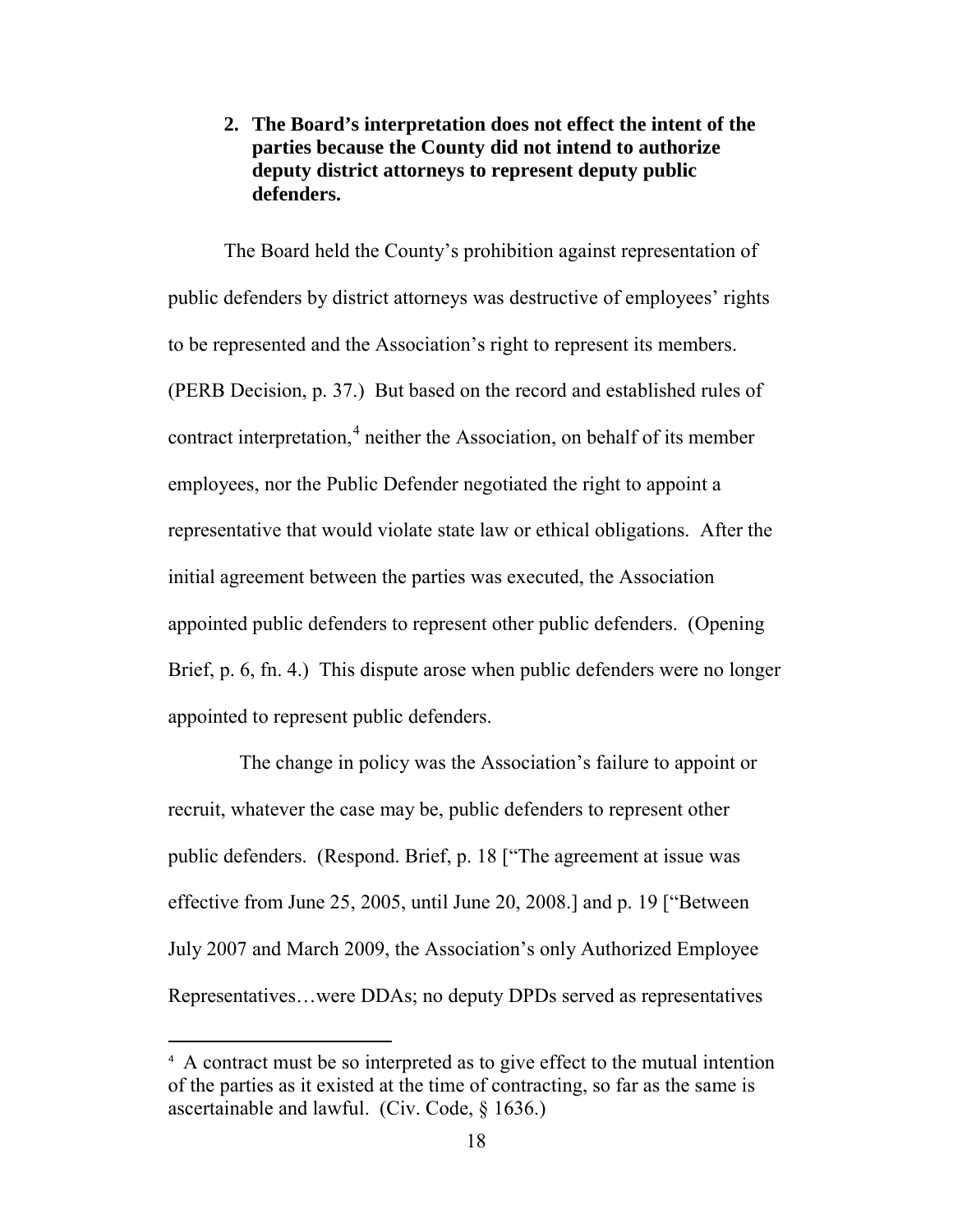for the Association…This was not always the case. In the past two DPDs served as representatives for the Association; however, they resigned prior to July 2007."].) However, an alleged shortage of suitable representatives, even if this allegation is true, years after the agreement took effect, does not change the fact that the parties never intended for district attorneys to represent public defenders.

 The Board erred by finding that "[r]egardless of any alleged past practice between the parties, the Association was within its rights to insist that its statutory right to represent the members of the bargaining unit be honored." (PERB Decision, p. 53.) As stated above, the MMBA should not be interpreted to allow the Association to represent its members in a manner that violates state law or ethical obligations. (*Woodside*, *supra,* 7 Cal.4th at 553.) The parties' past practices are relevant for interpreting the contract provision at issue and determining the intent of the parties. (*Marin Storage & Trucking, Inc. v. Benco Contracting & Engineering, Inc*. (2001) 89 Cal.App.4th 1042, 1051 ["Parties' prior course of dealings may determine the meaning of a contract term or may add an agreed but unstated term."].) The Board erred by failing to consider this in its decision.

 The Board's manner of interpreting the agreement vis-à-vis deputy district attorneys representing deputy public defenders is not limited to this situation. Under the Board's interpretative approach, the agreement also does not expressly prohibit the Association appointing as a representative a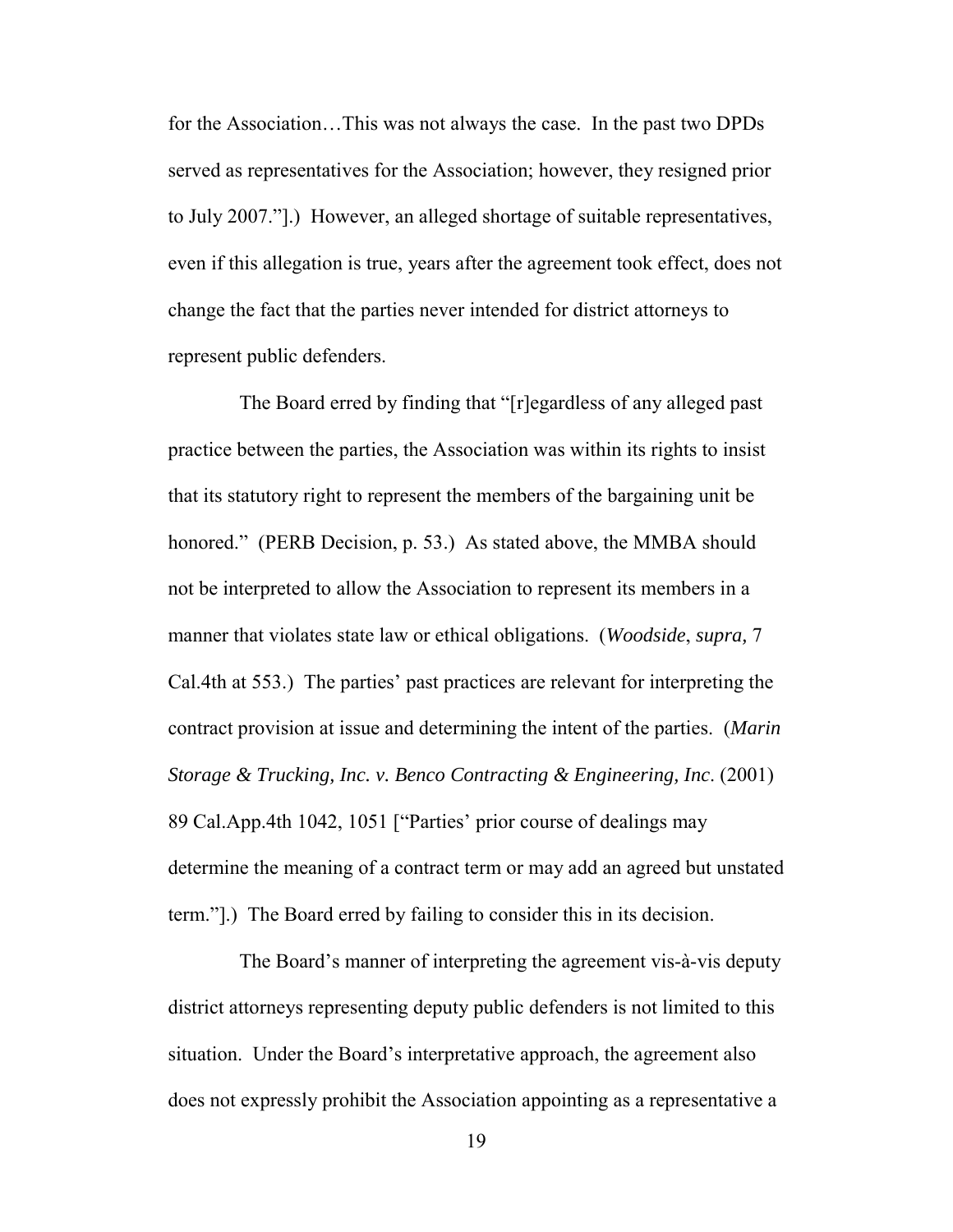unit member who is a co-suspect in the matter being investigated, or who is disruptive during the investigative interview, or who is a percipient witness. Yet following the Board's approach in interpreting the agreement, the Public Defender would have to honor the request for any of these appointed representatives, even though they are obviously inappropriate, or else forego the interview. The Board's approach to interpreting the agreement lead to an absurd result. This is contrary to the canon of contract interpretation set forth in the Civil Code. (Civ. Code, § 1638 ["The language of a contract is to govern its interpretation, if the language is clear and explicit, and does not involve an absurdity."].)

 The County and the Association agreed to let the Association appoint the representatives – the County did not agree to let district attorneys represent public defenders. Therefore, Board's interpretation of the contract should not stand.

#### **B. The Board's Decision is Contrary to Public Policy and Unworkable for Public Employers.**

Cities and counties employ thousands of public employees. As public employers, they are obligated to respect the rights of their employees, maintain a safe work environment and ensure that employees receive the direction, training and supervision required for the job. "[A] public employer must be able to act promptly and freely, in its administrative capacity, to investigate and remedy misconduct and breaches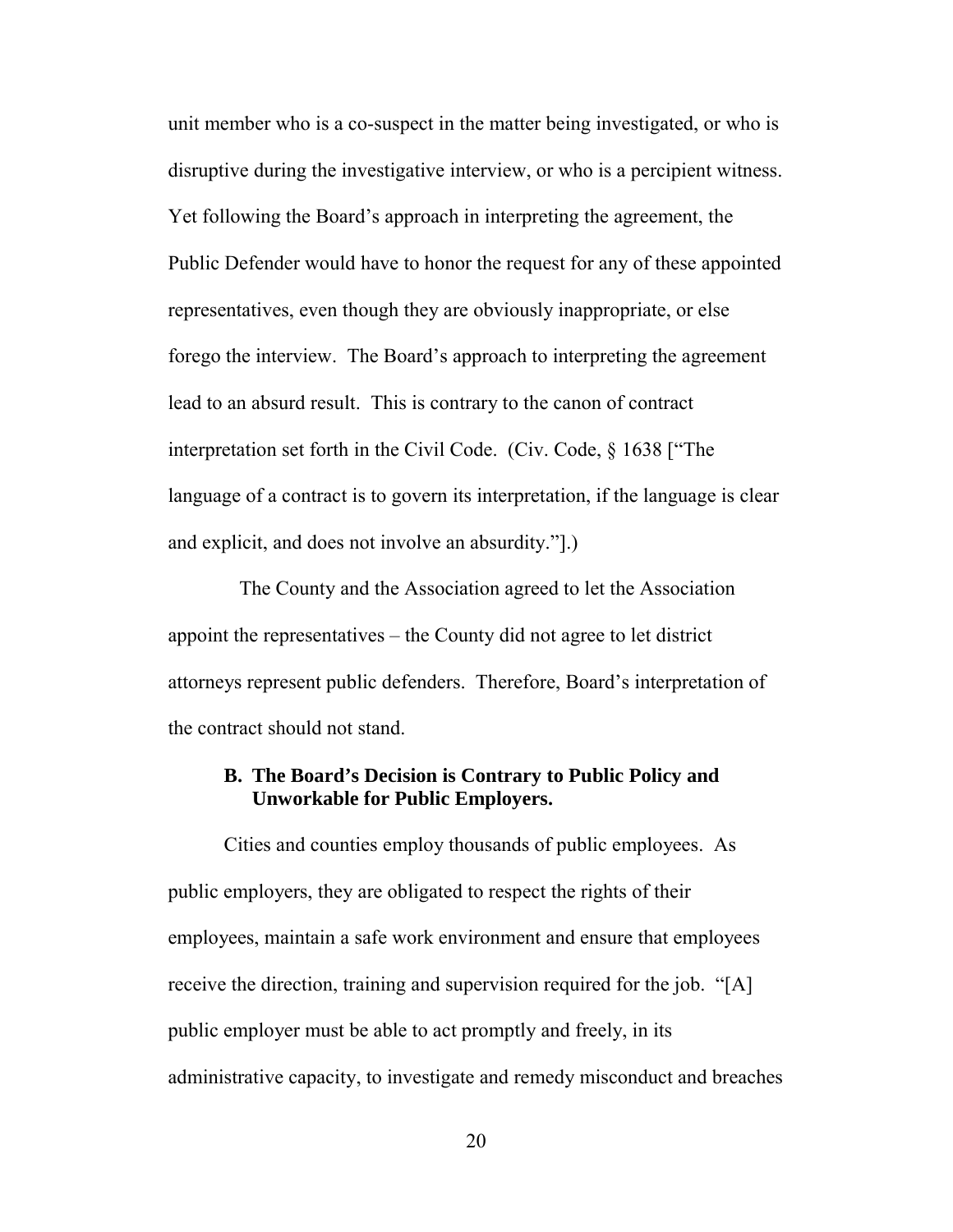of trust by those serving on the public payroll." (*Spielbauer v. County of Santa Clara* (2009) 45 Cal.4th 704, 729.) In addition, public employers are required to serve the public in such a manner that the public's rights are protected, health and safety is preserved, and the integrity of the public fisc is maintained. (*[Estate of Jerry A. Amaro v. City of Oakland](http://www.lexis.com/research/xlink?app=00075&view=full&searchtype=le&search=2010+U.S.+Dist.+LEXIS+15573)*, 2010 [U.S.Dist.LEXIS 15573 \(N.D. Cal. Feb. 23, 2010\),](http://www.lexis.com/research/xlink?app=00075&view=full&searchtype=le&search=2010+U.S.+Dist.+LEXIS+15573) citing *[Spielbauer, supra,](http://www.lexis.com/research/buttonTFLink?_m=5dd11fb608a318a33079c602d6f803b6&_xfercite=%3ccite%20cc%3d%22USA%22%3e%3c%21%5bCDATA%5b2010%20U.S.%20Dist.%20LEXIS%2015573%5d%5d%3e%3c%2fcite%3e&_butType=3&_butStat=2&_butNum=33&_butInline=1&_butinfo=%3ccite%20cc%3d%22USA%22%3e%3c%21%5bCDATA%5b45%20Cal.%204th%20704%2c%20725%5d%5d%3e%3c%2fcite%3e&_fmtstr=FULL&docnum=1&_startdoc=1&wchp=dGLbVzk-zSkAz&_md5=af869e806eed0d43f73a57b3b11b03f3)*  [45 Cal.4th at 725](http://www.lexis.com/research/buttonTFLink?_m=5dd11fb608a318a33079c602d6f803b6&_xfercite=%3ccite%20cc%3d%22USA%22%3e%3c%21%5bCDATA%5b2010%20U.S.%20Dist.%20LEXIS%2015573%5d%5d%3e%3c%2fcite%3e&_butType=3&_butStat=2&_butNum=33&_butInline=1&_butinfo=%3ccite%20cc%3d%22USA%22%3e%3c%21%5bCDATA%5b45%20Cal.%204th%20704%2c%20725%5d%5d%3e%3c%2fcite%3e&_fmtstr=FULL&docnum=1&_startdoc=1&wchp=dGLbVzk-zSkAz&_md5=af869e806eed0d43f73a57b3b11b03f3) ["In performing their official functions, government officers and employees owe unique duties of loyalty, trust, and candor to their employers, and to the public at large."].)

## 1. **The Board's decision fails to balance the interests of the parties, resulting in the Public Defender's inability to discipline her staff.**

The Board's decision requires rescission of a policy that the Board found justified and reasonable. (PERB Decision, p. 55.) Such an order is inconsistent with a reasonable balancing of all the interests involved. (*Woodside, supra,* at p. 636; *Public Employees Assn. v. Board of Supervisors* (1985) 167 Cal.App.3d 797.) The Board found that "[b]ecause the Public Defender had no power over whom the Association appointed as stewards or representatives, or over the fact that the Association had not appointed any DPDs as labor representatives, it is clear that the policy was occasioned by circumstances beyond the employer's control." (PERB Decision, p. 4). However, the Board downplayed the seriousness of the issues raised by finding that a "no interview" alternative is viable. The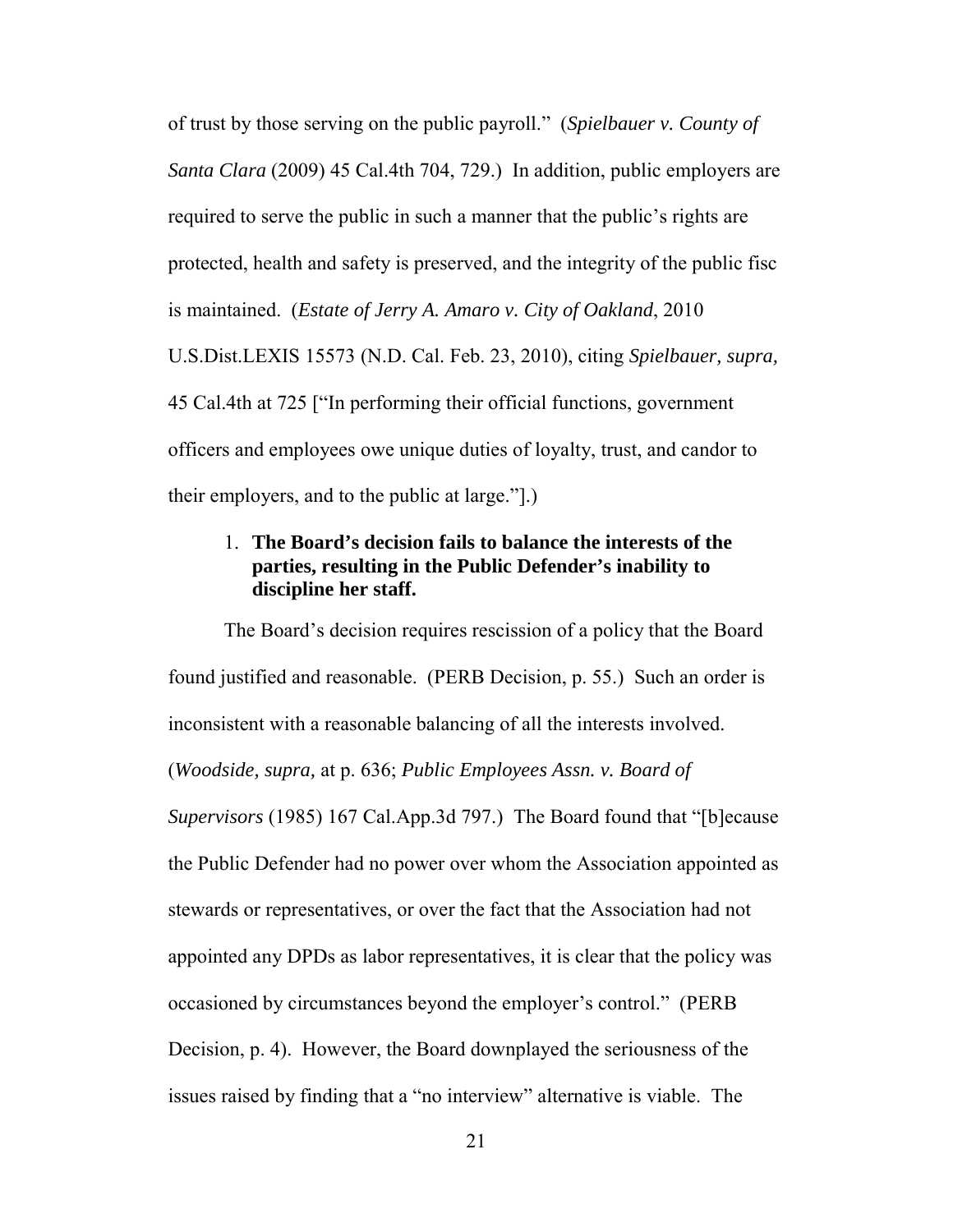Board argued in its brief to this court that it balanced the interests in such a way that no party was denied rights. (Respond. Brief, p. 45.) Amici respectfully disagree. With only District Attorneys appointed as representatives under the Board's decision, the Public Defender may not engage in disciplinary interviews with any of her attorneys without jeopardizing her ethical obligations or her clients' cases.

Disciplinary interviews are necessary for public employers such as the Public Defender to correct improper or unacceptable employee actions or behavior. Employers cannot take appropriate corrective action without a full understanding of what occurred and why. As a result, the Board's decision has the practical effect of preventing the Public Defender from disciplining her employees at all.<sup>[5](#page-21-0)</sup> The Board rejects the Public Defender's argument that it is legally obligated to interview an employee as part of its disciplinary investigation. (PERB Decision, p. 52.) While Amici take issue with the Board's position on that point,  $6$  it is the Board's failure to properly

 $\overline{\phantom{a}}$ 

<span id="page-21-0"></span><sup>&</sup>lt;sup>5</sup> The Association agrees that for Board's decision to work, the Public Defender needs forego discipline: "…the Office need only forego using the interview as an investigatory vehicle for disciplinary purposes. It need not forego meetings for any other purpose, including case management and assuring the Office's clients are receiving the representation they deserve. It is only the Office's insistence that disciplinary consequences be on the table during an interview that creates the dispute over representation." (Association's Responsive Brief, p. 39-40.)

<span id="page-21-1"></span><sup>&</sup>lt;sup>6</sup> The Board maintains that an employee may waive their due process rights under *Weingarten.* ("…[E[mployees that decline the interview in effect waive their right to later complain they had no opportunity to give their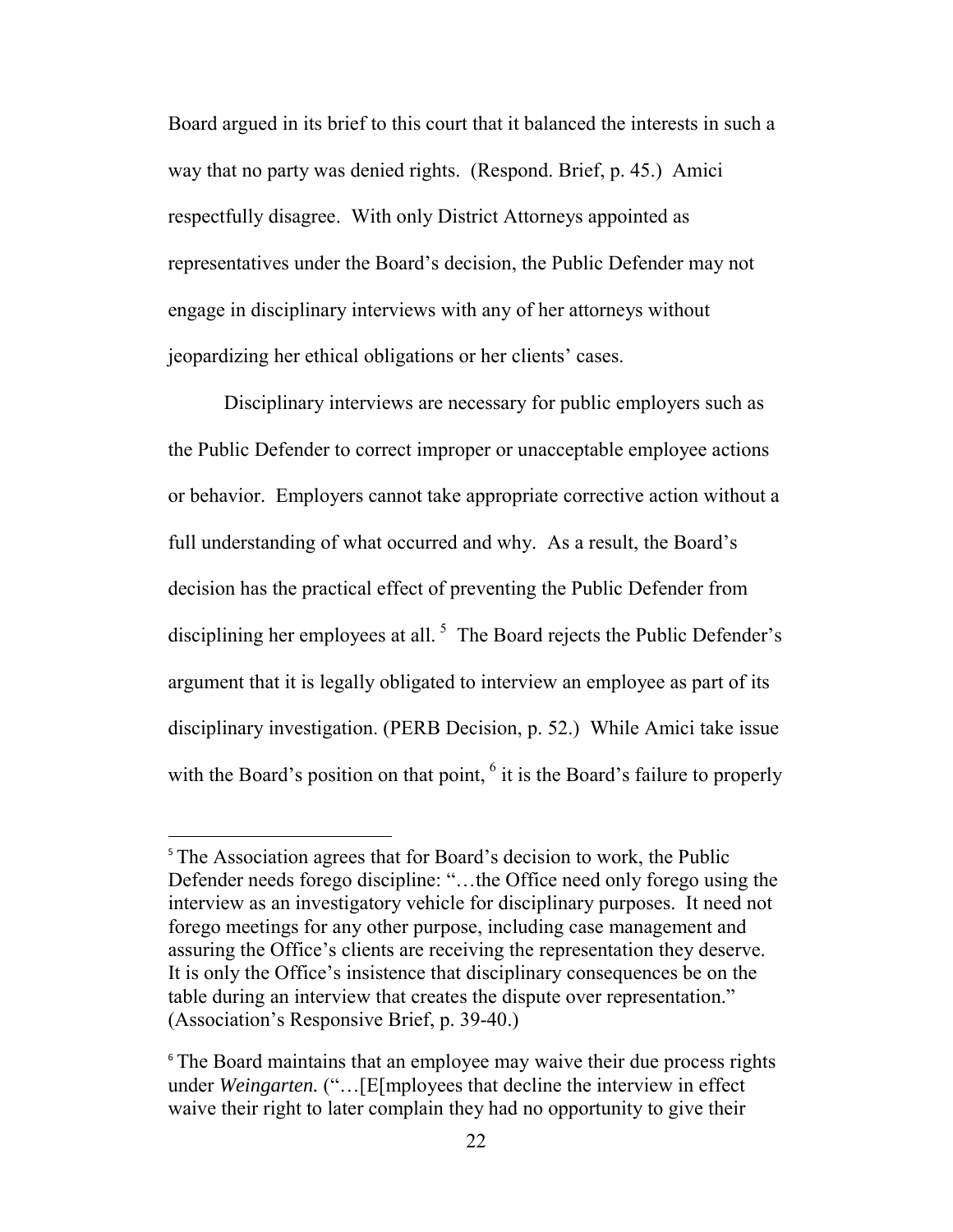consider the practical ramifications of its decision that is even more troubling. To the extent the Board's decision is generally accepted as a barrier to employee interviews, it has broader implications than the Board considered in its decision.

### 2. **Canceling interviews altogether threatens effective management of public employees and local resources by failing to consider the interests and obligations of public employers.**

In addition to the arguments presented above and in the County's

brief, Amici urge the court to consider the broader impact of the Board's

proposed remedy. The Board's finding that an employer may forego a

disciplinary interview altogether is an impractical result for public

employers. It interferes with a local entity's ability to fulfill its obligations

to its employees and the public at large.

As the Board acknowledges, the decision not to interview carries

risks for both employers and employees.

 $\overline{\phantom{a}}$ 

When an employer exercises that option, it foregoes the possibility of discovery exculpatory evidence or considering policy reasons not to discipline an employee before investigating significant resources in preparing for the disciplinary procedures. Likewise, if an employee exercises

version of events." (Respond. Brief, p. 59.).) However, the Board fails to address a public employee's broader due process rights to challenge any disciplinary action against him or her in a full evidentiary hearing, and the fact that the governmental employer bears the burden of proof in that proceeding. (See *Skelly v. State Personnel Board* (1975) 15 Cal.3d 194; *Townsel v. San Diego Metropolitan Transit Development Bd.* (1998) 65 Cal.App.4th 940.)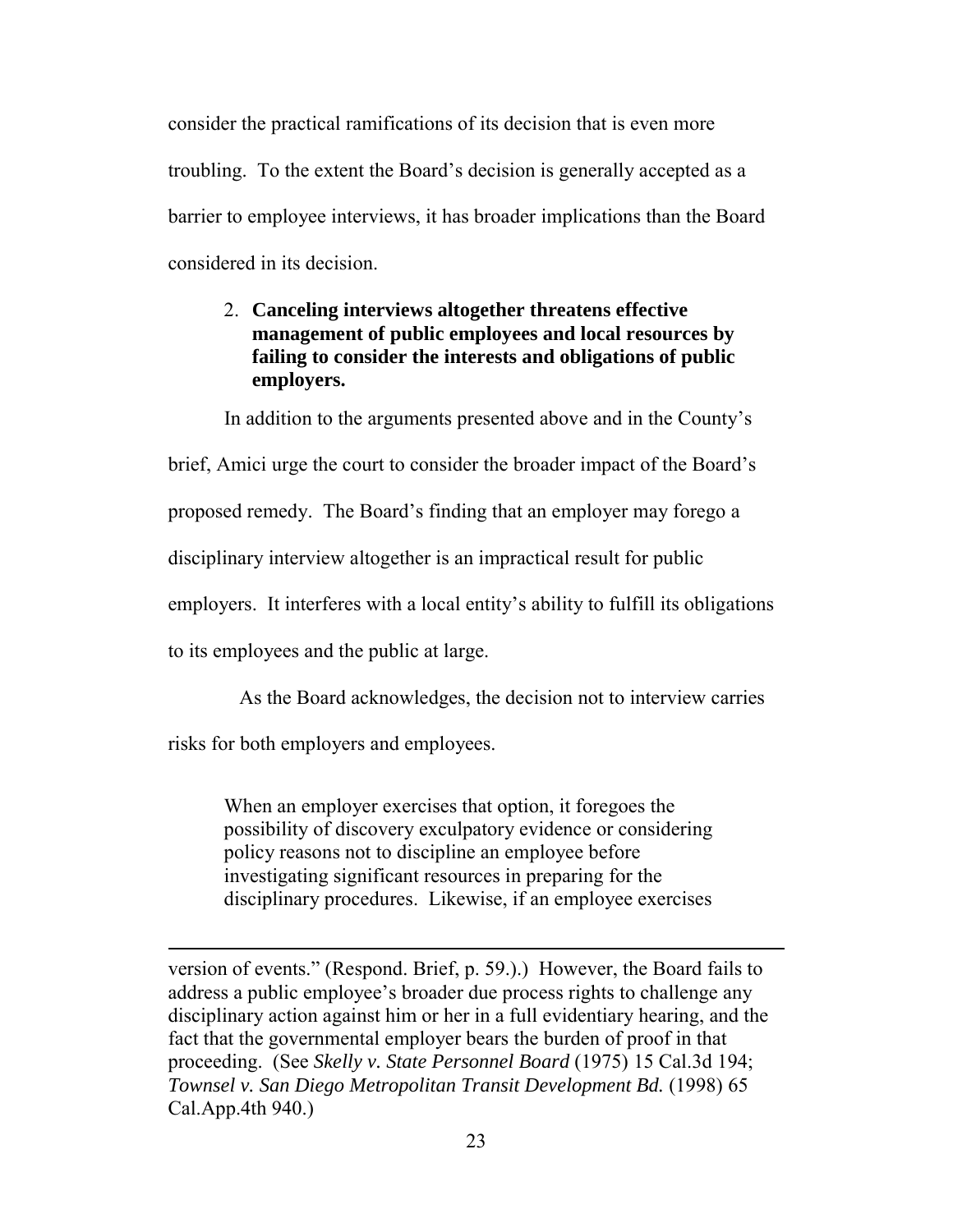his or her option not to be interviewed, he or she loses the potential for early exoneration.

(PERB Decision, p. 38.) This court provided a cautionary tale to private and public employers alike in *Mendoza v. Western Medical Center Santa Ana* (2014) 222 Cal.App.4th 1334. The court held that inadequate investigation of a complaint is evidence of pretext in a retaliation case. The court stated that "[t]he lack of a rigorous investigation by defendants is evidence suggesting that defendants did not value the discovery of the truth so much as a way to clean up the mess…." (*Id.,* p. 1344.) The court noted that the employer did not immediately interview one of the subject employees. (*Id.*, p. 1337.) The Board's decision therefore exposes employers to greater liability for retaliation.

In addition, employers, public and private alike, are under a legal duty to promptly investigate allegations of workplace discrimination and harassment. (Gov. Code, § 12940, subd. (j)(1); *California Fair Employment & Housing Com. v. Gemini Aluminum Corp.* (2004) 122 Cal.App.4th 1004, 1024 [holding that an employer's statutory obligation to prevent discrimination includes a requirement that the employer promptly investigate a discrimination claim]; *Northrop Grumman Corp. v. Workers' Comp. Appeals Bd.* (2002) 103 Cal.App.4th 1021, 1035-1036 [similar]; *Wellpoint Health Networks, Inc. v. Superior Court* (1997) 59 Cal.App.4th 110, 126 [remedial action reasonably calculated to end harassment "is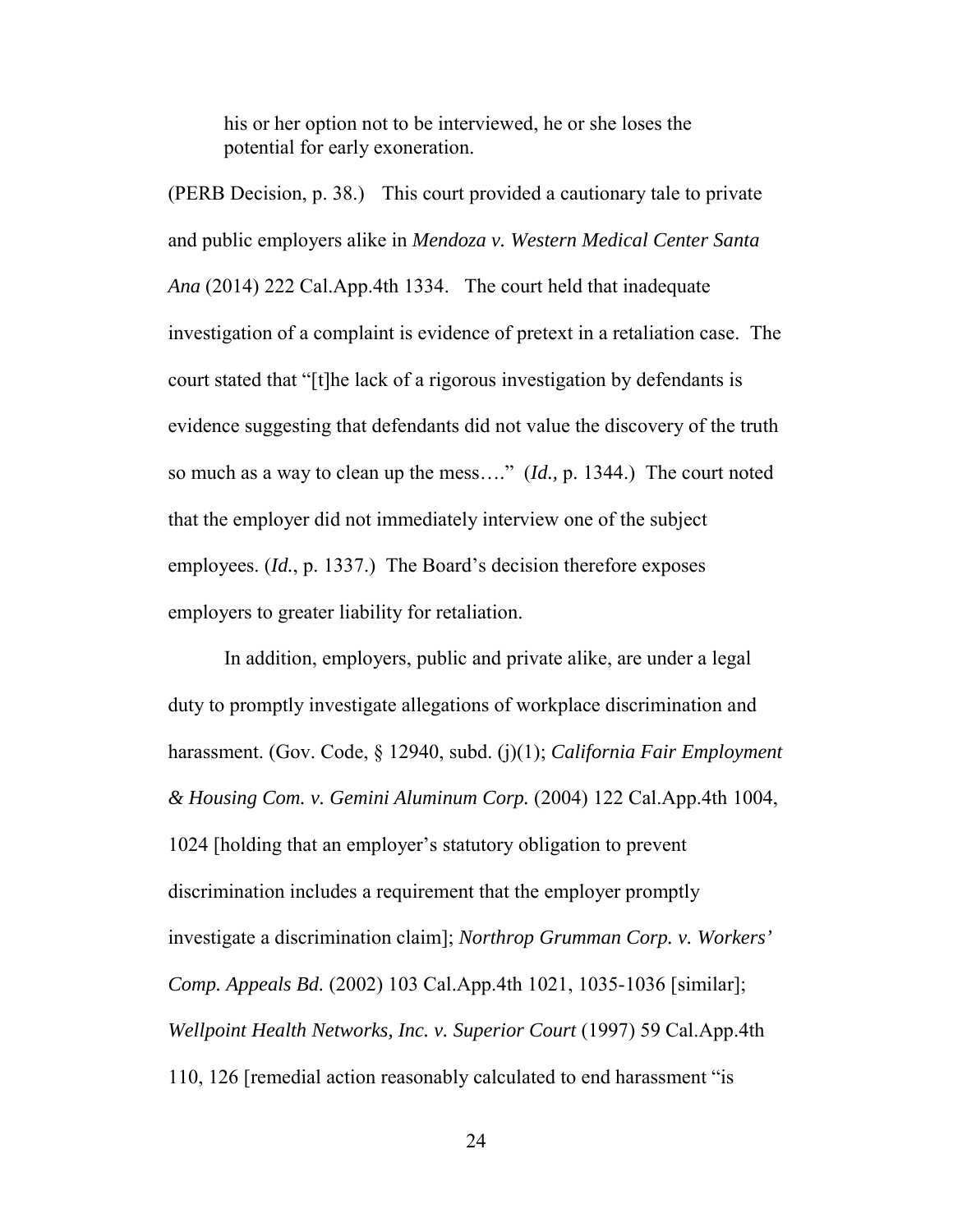unlikely to take shape in the absence of a thorough investigation of the alleged acts of harassment."]) Here, the Board argues that the Public Defender can investigate through other means (Respond. Brief, p. 44), but conducting a prompt and thorough investigation requires an employer to have access to its employees.<sup>[7](#page-24-0)</sup>

The Board's decision raises concerns for any employee action, but grievances involving personal safety are especially problematic. As the Second District acknowledged in addressing discipline of a state worker: "the public is entitled to be protected from a state worker who uses illegal drugs and carries a concealed weapon. And public employees are entitled to protection from a potentially dangerous coworker." (*[Department of](http://www.lexis.com/research/xlink?app=00075&view=full&searchtype=le&search=178+Cal.+App.+4th+568%2520at%2520578)  [Transportation v. State Personnel Bd.](http://www.lexis.com/research/xlink?app=00075&view=full&searchtype=le&search=178+Cal.+App.+4th+568%2520at%2520578)* (2009) 178 Cal.App.4th 568, 578.) Failure to respond appropriately to allegations of sexual harassment or workplace violence inexcusably puts others in unnecessary danger.

Public employers must also guard against incompetent work. Local governments have a fiduciary obligation to preserve the integrity of public service and that obligation requires removal of an employee that fails to

l

<span id="page-24-0"></span><sup>7</sup> The Board's guidance is unhelpful: "An investigatory interview is only one tool of many for a supervisor to investigate and discipline employees. Nothing in PERB's decision restricts the Public Defender from collecting information from other sources, such as other employees who may be percipient witnesses, documentary evidence, etc." (Respond. Brief, p. 34.)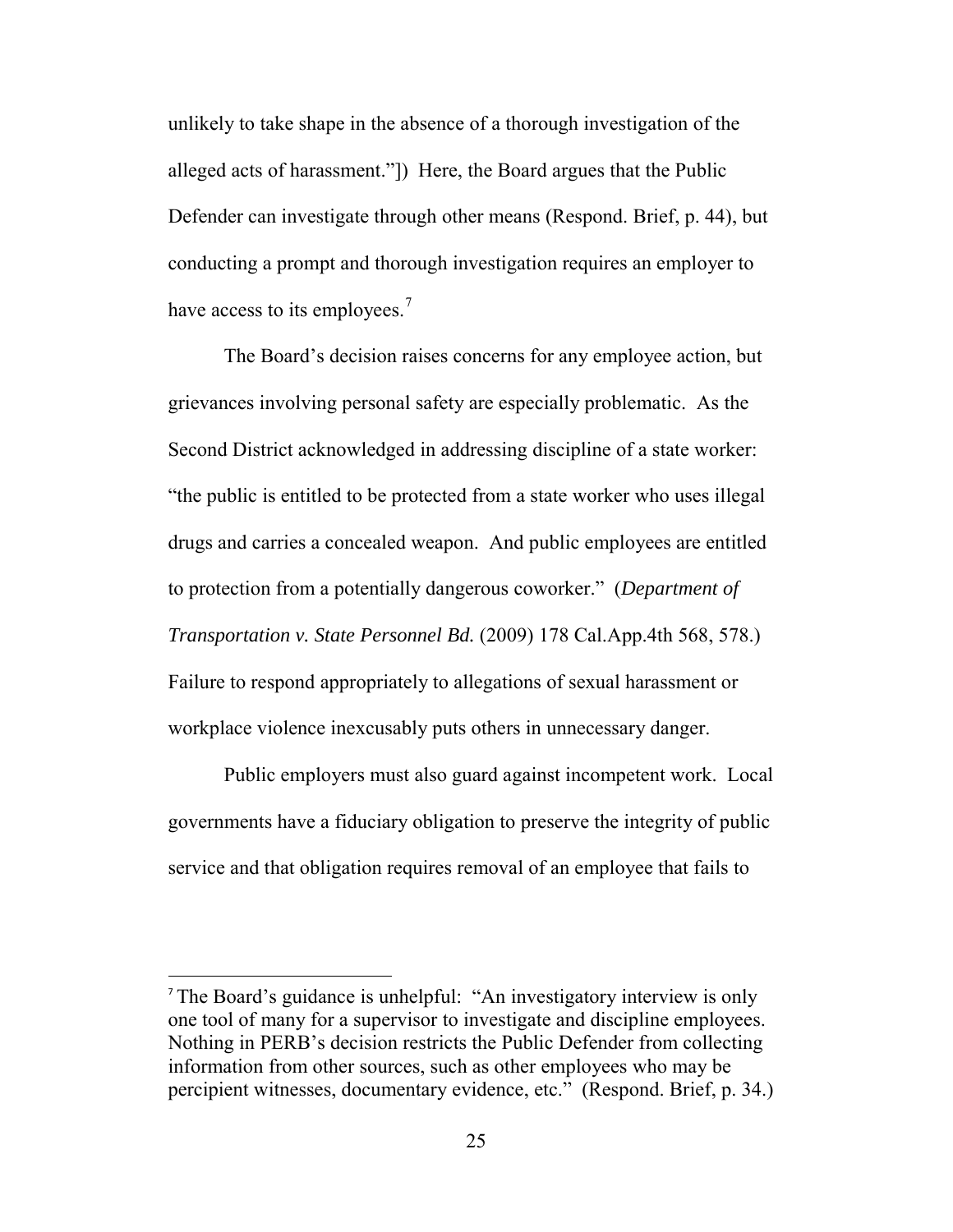meet the standards for employment. (See *Martinez v. County of Tulare* (1987) 190 Cal.App.3d 1430, 1440.)

A public employer is also obligated to protect the public fisc. Therefore, public employers are obligated to work quickly to minimize the expense associated with employee investigations, but they must also ensure that the rights of their workforce and the public at large are maintained. Some employee investigations come at a greater cost. If the allegations prompting an investigation are of such a nature that the employee should be dismissed from the workplace pending the investigation (i.e., sexual harassment or workplace violence allegations), the employee must be compensated until the investigation is completed and discipline imposed in accordance with the due process requirements set forth in *Skelly*. (See *Bostean v. Los Angeles Unified School Dist.* (1998) 63 Cal.App.4th 95, 110 [holding unpaid leave is tantamount to discipline].) This process often takes a considerable amount of time and public resources, and to the extent the public employer is barred from interviewing the employee, the investigation and resulting discipline will likely be delayed at the expense of the taxpaying public the employee was hired to serve.

#### **IV. CONCLUSION**

As an initial matter, Amici request that this court find that the Board's interpretation of the collective bargaining agreement is not consistent with basic principles of contract interpretation. Provisions in a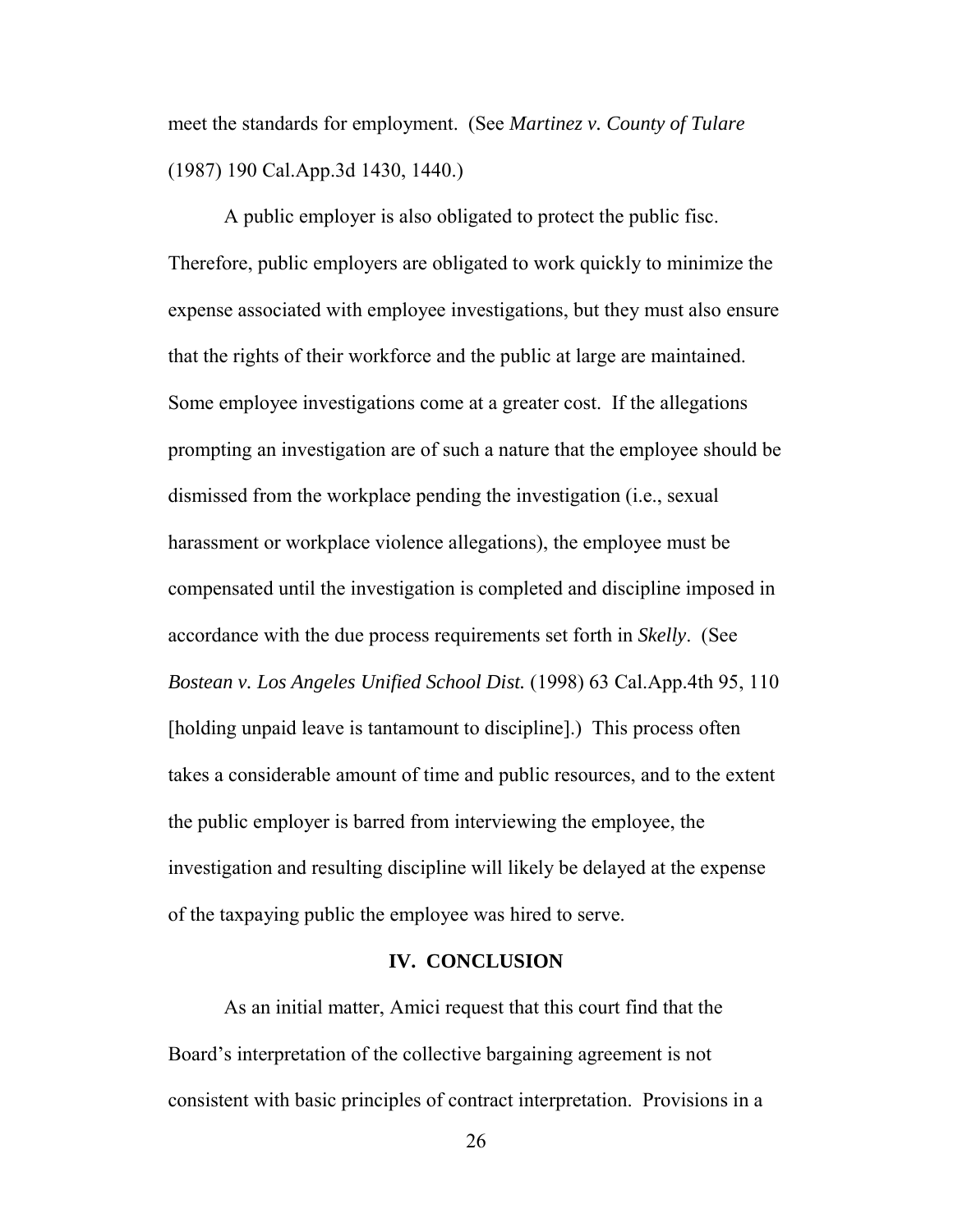contract should not be interpreted in a manner that conflicts with state law. It should not be assumed that the parties intended a provision to conflict with state law. The Public Defender's actions when faced with the Association's decision to send district attorneys to public defender interviews indicates that the Public Defender did not intend to allow district attorneys to attend and, certainly, it cannot be assumed that, by entering into the agreement, the County was knowingly giving up the opportunity to interview any of its public defenders. A collective bargaining agreement should not be interpreted in such a manner and by doing so the Board undermines all of the agreements currently in effect in California, many that were painstakingly reached with careful crafting and hours of negotiation.

Additionally, the Board's decision does not properly balance the operational needs of employers with the rights of employees. In cases, such as here, where the public employee is justified in its policy of excluding a union representative from a personnel interview, the Board's suggested remedy ties the hands of the public employer, preventing it from fulfilling its obligations to its employees, constituents and the general public. Because communication between the employer and employee is essential for discipline, it effectively prevents the employer from investigating wrongdoing and disciplining as appropriate and as required and expected of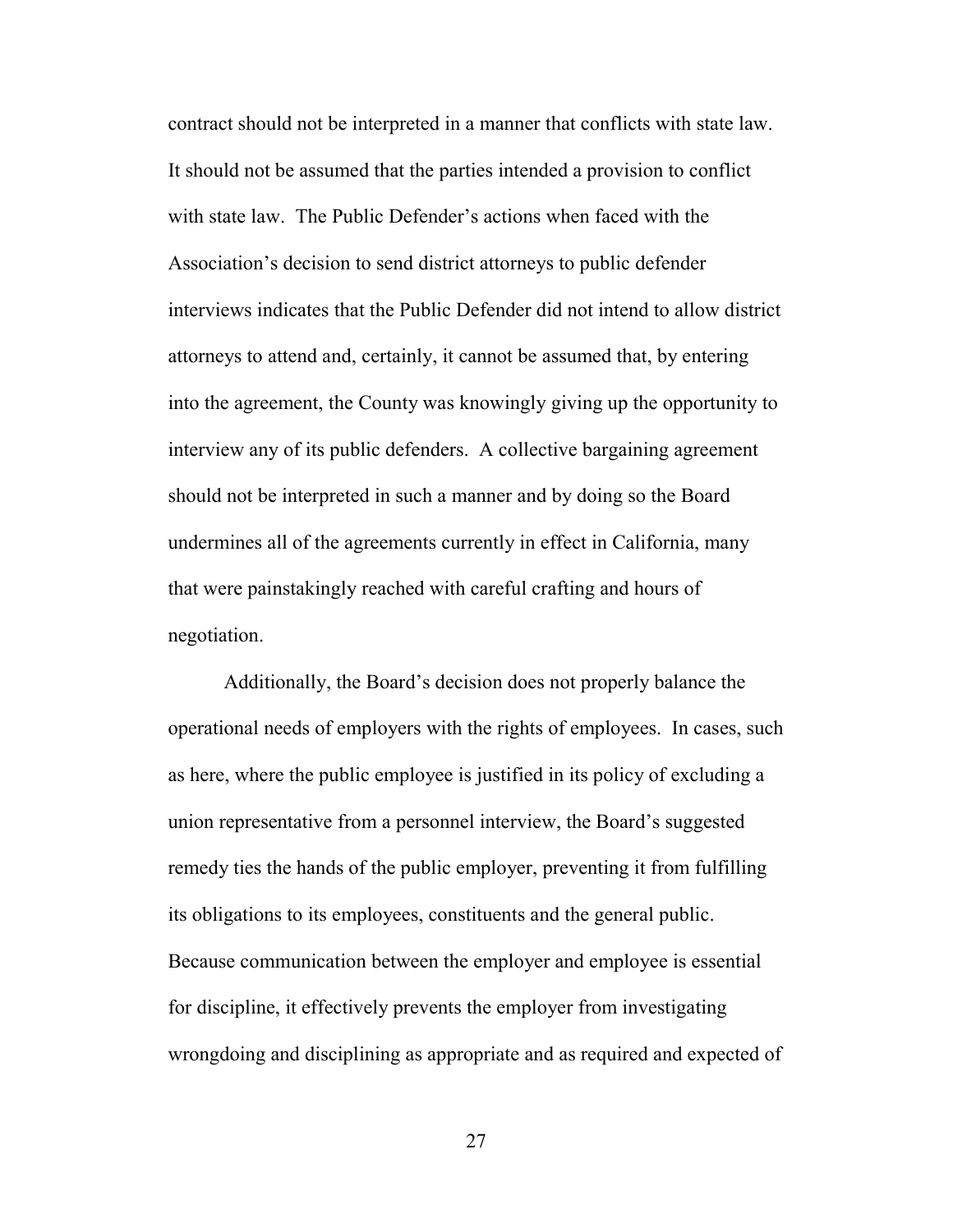an employer that is responsible for service to the public. Amici respectfully ask this court to overturn the Board's decision.

Dated: Respectfully submitted,

 $\mathcal{L}_\text{max}$  , we can also the contract of the contract of the contract of the contract of the contract of the contract of the contract of the contract of the contract of the contract of the contract of the contract of t

By:

## JENNIFER BACON HENNING

 Attorney for Amici Curiae California State Association of Counties and League of California Cities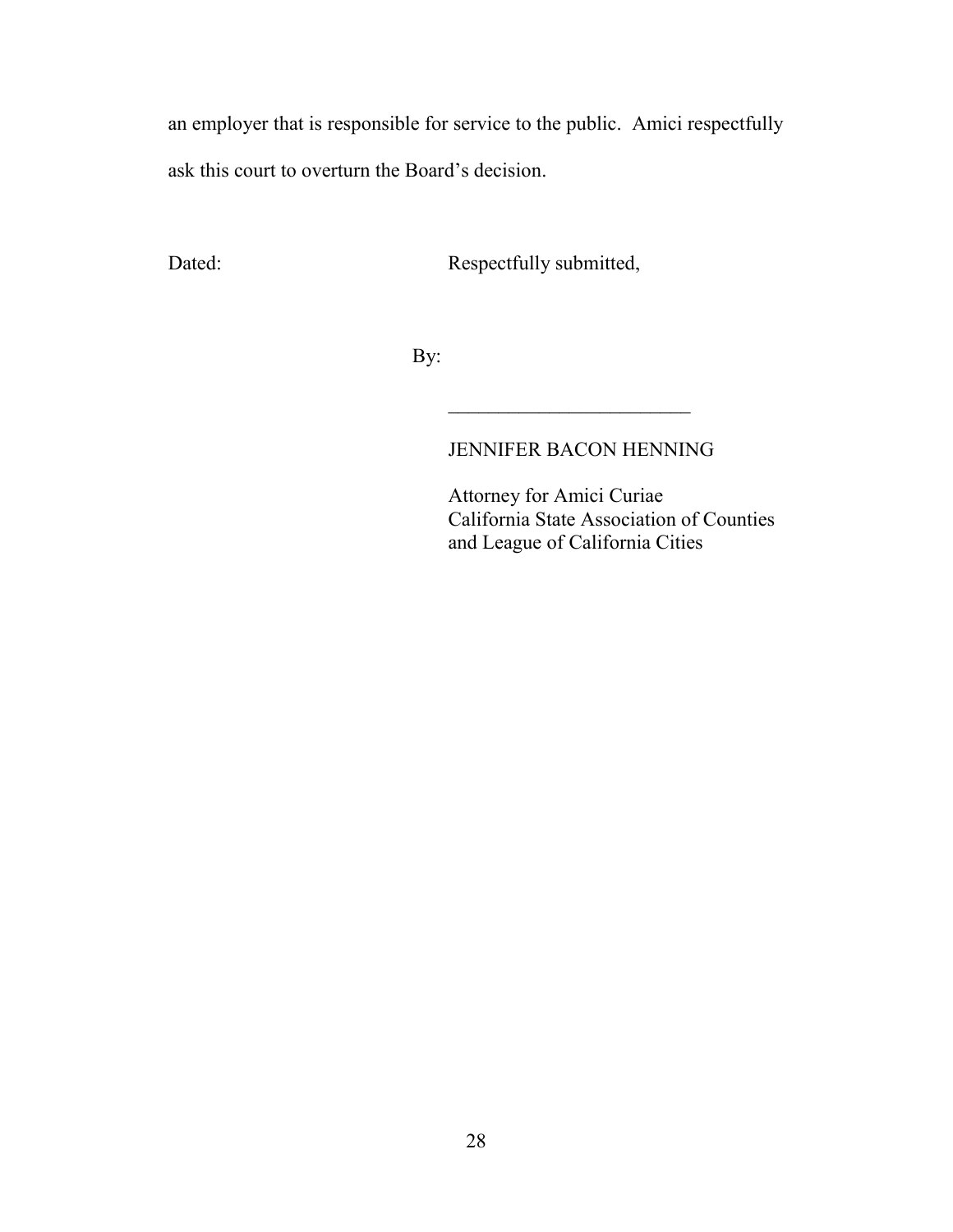### **CERTIFICATION OF COMPLIANCE WITH CALIFORNIA RULES OF COURT, RULE 8.204(c)(1)**

I hereby certify that this brief has been prepared using proportionately double-spaced 13 point Times New Roman typeface. According to the word count feature in my Microsoft Word software, this brief contains 4,155 words.

I declare under penalty of perjury under the laws of the State of California that the foregoing is true and correct. Executed this day of December, 2015 in Sacramento, California.

Respectfully submitted,

By:

 JENNIFER BACON HENNING Attorney for Amici Curiae

 $\mathcal{L}_\text{max}$  and  $\mathcal{L}_\text{max}$  and  $\mathcal{L}_\text{max}$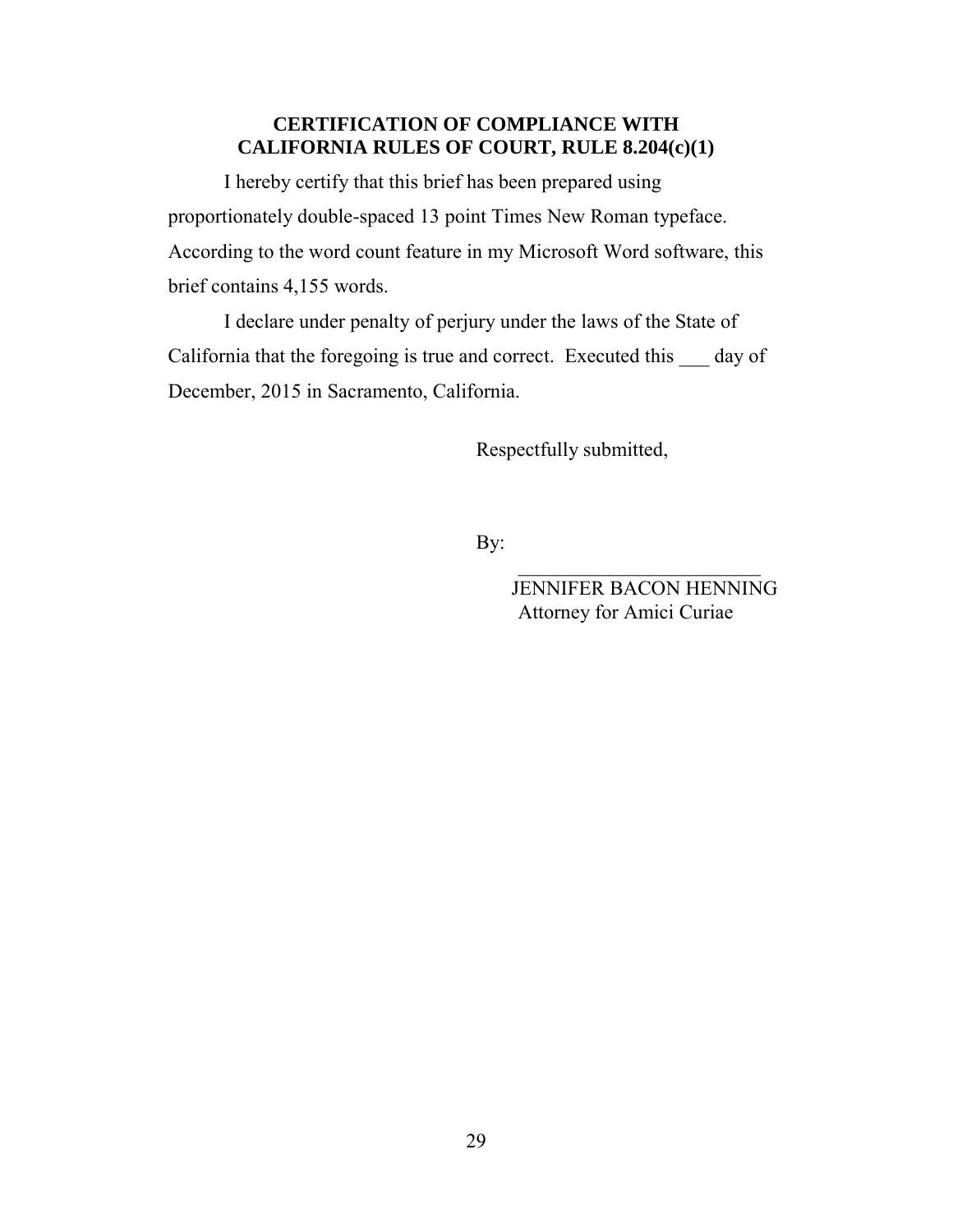#### Proof of Service by Mail

#### *County of San Bernardino v. Public Employment Relations Board (San Bernardino County Public Attorneys Association)*  Case No. E063736

#### I, Ashley Rafford, declare:

That I am, and was at the time of the service of the papers herein referred to, over the age of eighteen years, and not a party to the within action; and I am employed in the County of Sacramento, California, within which county the subject mailing occurred. My business address is 1100 K Street, Suite 101, Sacramento, California, 95814. I served the within **APPLICATION FOR LEAVE TO FILE AMICUS CURIAE BRIEF AND PROPOSED AMICUS CURIAE BRIEF OF THE CALIFORNIA STATE ASSOCIATION OF COUNTIES AND THE LEAGUE OF CALIFORNIA CITIES IN SUPPORT OF PETITIONER, COUNTY OF SAN BERNARDINO** by placing a copy thereof in a separate envelope for each addressee named hereafter, addressed to each such addressee respectively as follows:

| Party                                                                                | <b>Attorney</b>                                                                                                                                       |
|--------------------------------------------------------------------------------------|-------------------------------------------------------------------------------------------------------------------------------------------------------|
| County of San Bernardino: Petitioner                                                 | Kenneth Charles Hardy<br>Office of the County Counsel<br>385 N. Arrowhead Avenue, 4th Floor<br>San Bernardino, CA 92415-0140<br>Erich Wilhelm Shiners |
|                                                                                      | Renne Sloan Holtzman Sakai, LLP<br>555 Capitol Mall, Suite 600<br>Sacramento, CA 95814                                                                |
| Public Employment Relations Board:<br>Respondent                                     | Jessica S. Kim<br><b>Public Employment Relations Board</b><br>1031 18th Street<br>Sacramento, CA 95811                                                |
| San Bernardino County Public Attorneys<br><b>Association: Real Party in Interest</b> | Marianne Reinhold<br>Reich, Adell & Cvitan<br>2670 North Main Street, Suite 300<br>Santa Ana, CA 92705                                                |
| California Supreme Court<br>(1 copy served electronically)                           | Served Electronically<br>Per Calif Rules of Court, rule $8.212(c)(2)$                                                                                 |

#### **Proof of Service List**